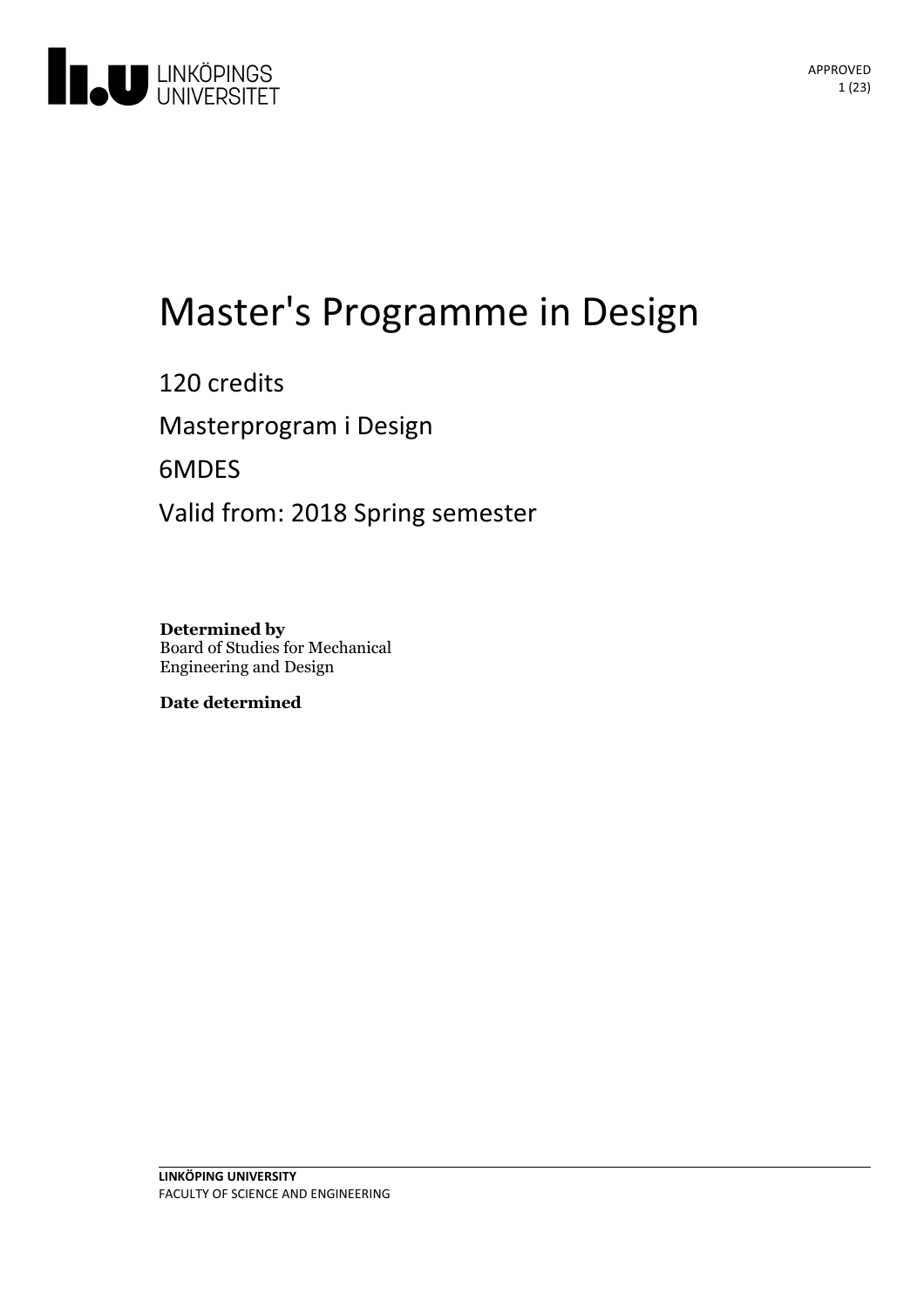## Purpose

The purpose of design is to make alternative futures possible through systematic, experimental, human-centered, aesthetic and critical exploration. Expressive work requiring conscious aesthetic choices forms a central part of the design of material and immaterial artifacts, such as products, services and systems. Design practice engi-neering and craftsmanship, and utility and ethics. Moreover, design practice is con-tingent on the intertwining of multiple competencies, stakeholders, values, and goals. In academic terms, therefore, design is an interdisciplinary subject combining per-spectives from engineering, behavioral science, social science and the arts.

## Aim

A MSc in Design from LiU is able to identify, analyze and address complex interdisciplinary design challenges and possibilities, and to develop and communicate potential solutions, in <sup>a</sup> variety of contexts including industry, entrepreneurship, public sector and non-profit organizations. The design contribution in terms of knowledge, skills and values is integrated with other practices as dictated by the situation at hand.

The design contribution brought to the situation is human-centered, in the sense that it emphasizes design for people and by people as complex, idiosyncratic individuals. Moreover, it is strongly interdisciplinary, which is to say that it is applicable in multi-competent teams, in various kinds of organizations, on strategic as well as tactical and operational levels, in complex and challenging situations where a mono-disciplinary design approach would be inadequate.

A MSc in Design from LiU has acquired the knowledge, skills and values needed to work as a designer in a changing professional landscape and to become a scholar in the academic field of design research. After completion of the master program the student is expected to have

acquired the following:

Knowledge and understanding

A MSc in Design from Linköping University shall:

- demonstrate knowledge and understanding in Design, including broad knowledge and understanding of Design as an interdisciplinary field and practice, as well as a considerable degree of specialized knowledge in one area of the field
- demonstrate insight into current research and development work
- demonstrate specialised methodological knowledge in design aswell as de- sign approaches, methods and techniques, and an understanding of the responsibility, limitations and possibilities when used in different contexts
- demonstrate specialized knowledge of materials in design, in design processes as well as in design outcomes, its role in varying situations and their qualities in use
- demonstrate knowledge of a broad repertoire of design examples, and their relationship to the individual design practice developed

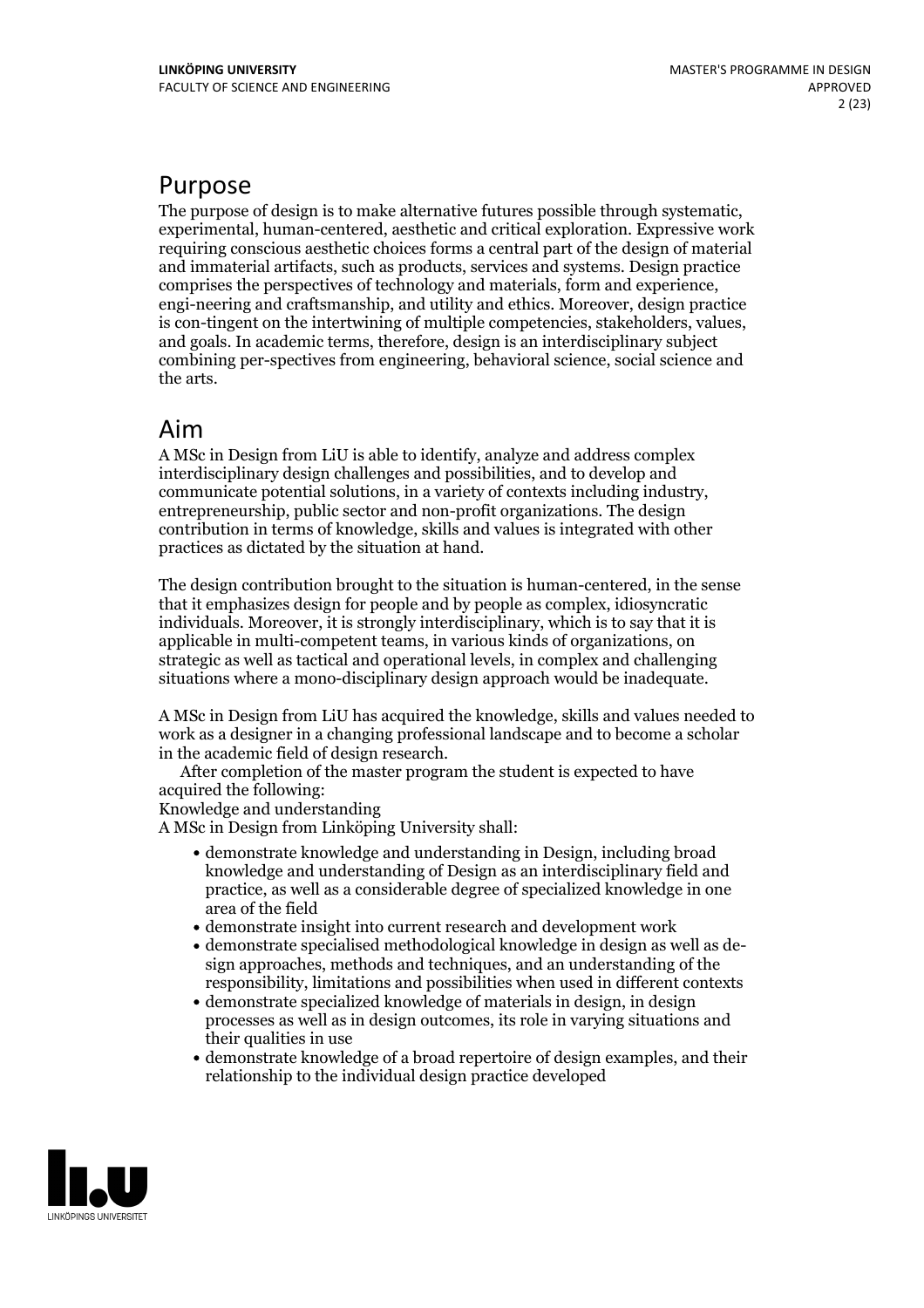Competence and skills

A MSc in Design from Linköping University shall:

- demonstrate the ability to critically and systematically integrate knowledge and analyse, assess and dealwith complex phenomena, issues and situations even with limited information
- demonstrate the ability to identify and formulate issues critically, autonomously and creatively as well as to plan and, using appropriate methods, undertake advanced tasks within predetermined time frames and so contribute to the formation of knowledge as well as the ability to evaluate this work
- develop forms of design expression aswell as to reflect critically on his or her design approach and that of others
- demonstrate the ability in speech, writing and design both nationally and internationally to clearly report and discuss his or her conclusions and the knowledge and arguments on which they are based in dialogue with different audiences
- demonstrate the skills required for participation in research, design and development work or autonomous employment in some other qualified capacity
- demonstrate skills and competence to collaboratively and independently formulate and reframe given or emerging issues and problems, in collaborative processes
- demonstrate skills and competence to engage with and engage stakeholders, users, professionals, and other developers, in iterative and co- creative processes
- demonstrate skills to engage the five senses in playfully bringing multiple alternative solutions and ideas to life, and competence to do so in collaboration with others
- demonstrate skills and competence to use appropriate, critical and conceptual expressive techniques, as well as competence to develop expressive techniques suitable for different design situations

Judgement and approach

A MSc in Design from Linköping University shall:

- demonstrate the ability to make assessments in design informed by relevant disciplinary, social and ethical issues and also to demonstrate awareness of ethical aspects of research and development work
- demonstrate insight into the possibilities and limitations of design and research, its role in society and the responsibility of the individual for how it is used
- demonstrate the ability to identify the personal need for further knowledge and take responsibility for his or her ongoing learning
- demonstrate skills and competence in design judgment, critique and evaluation, regarding artefacts as well as processes

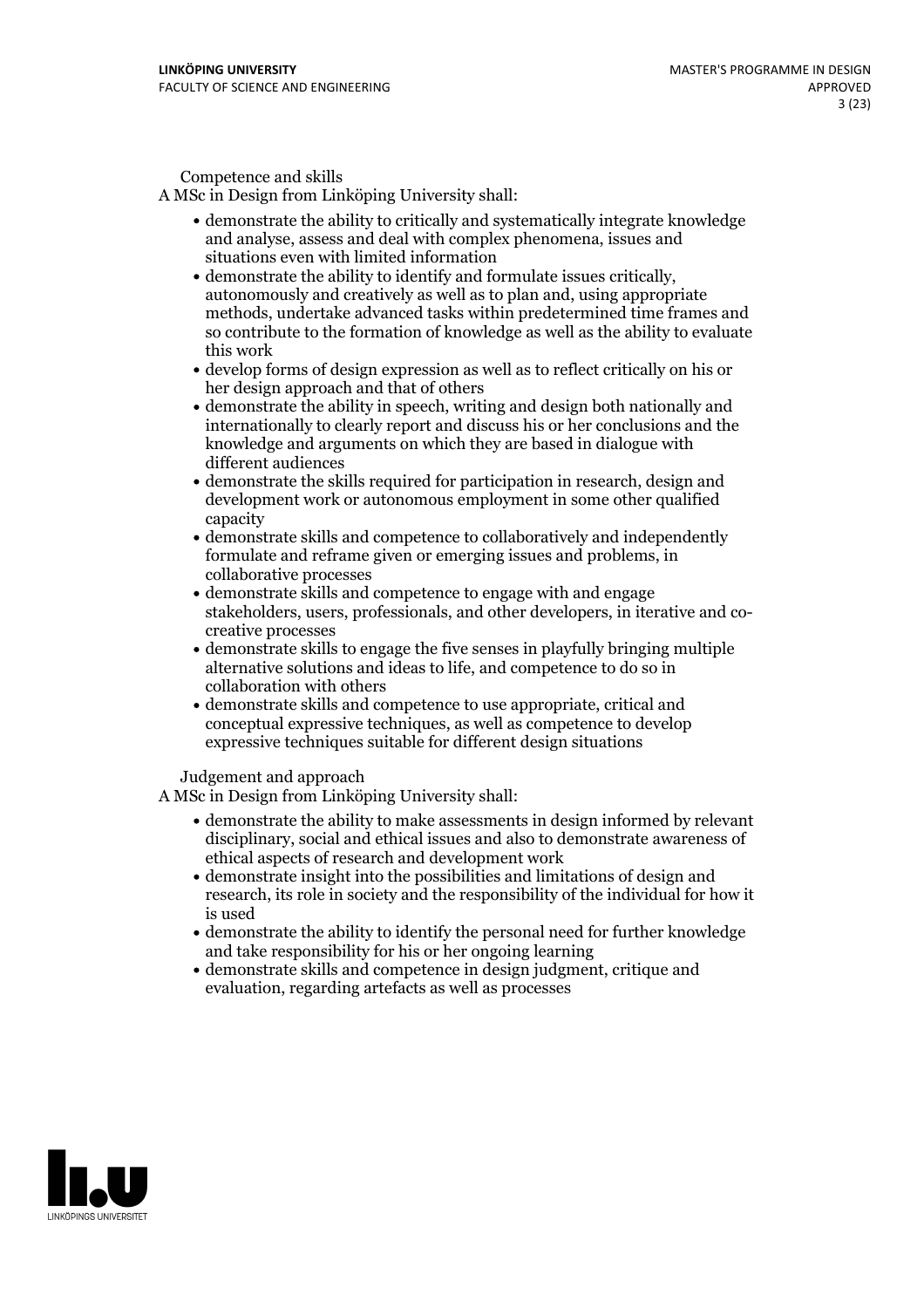## Content

The core of the program consists of three studio-based interdisciplinary courses driven by a specific theme for each studio. From the first semester the students have access to <sup>a</sup> mix of joint courses and courses based on defined design tracks. From the second semester the students will also be able to choose from <sup>a</sup> set of elective courses.

## Education profiles

Within the master programme there are several design tracks. These tracks may vary over time, and each year the current tracks are described in the curriculum. The minimum requirement for character courses in <sup>a</sup> design track is <sup>18</sup> ECTS. If the requirements for a design track is fulfilled it will be included in the Degree Certificate. Adaptations of a design track, e.g. due to exchange studies, should be motivated and developed in collaboration with the study counsellor. Applications for adaptations of a design track is handled by the study board, where decisions also are made

## Entry requirements

- Bachelor's degree
- English corresponding to the level of English in Swedish upper secondary education (English 6/B)
- Applicants are required to submit the following:
	- 1. a current resumé
	- 2. a well structured and annotated portfolio
	- 3. up to five samples of independently produced pieces of text

## Degree thesis

The main subject of studies, in order to receive a master's degree from the Master of Science in Design program, is Design. To be qualified to conduct a degree project, the student must be admitted to the master's programme in Design and have completed at least 72 credits from courses within the programme, of which 48 credits must be at the advanced (graduate) level within Design.

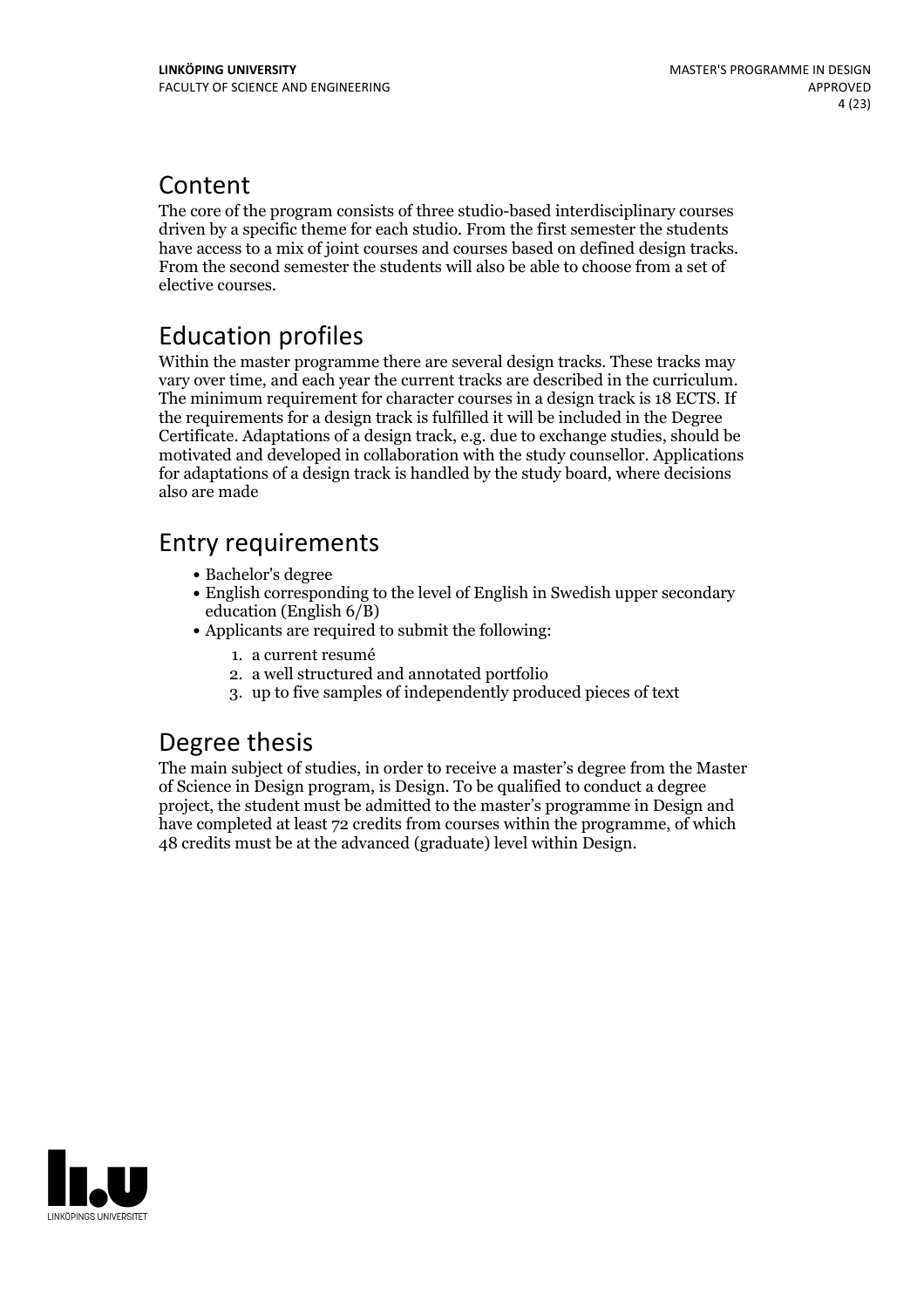## Degree requirements

The programme is designed to give the master's degree "Master of Science in Design". The following detailed requirements apply

- a Bachelor's degree as specified in the entrance requirements
- course requirements for a total of 120 ECTS credits from courses from the curriculum of the programme, or after special decision from the
- programme board, and thesis work.<br>• passed the requirements for all compulsory courses
- courses on advancement level A (advanced) 90 ECTS credits including at least 30 ECTS credits courses from the major subject (Design)
- a 30 ECTS credits Master's Thesis in the major subject (Design) presented and passed as per Linköping Institute of Technology degree regulations.

Courses overlapping each other regarding contents are not allowed to be included in the degree. Courses used for the Bachelor's degree can never be included in the Master's degree.

## Degree in Swedish

Masterexamen, Design

## Degree in English

Master of Science (120 credits) in Design

## Specific information

Certain PhD courses can be part of the Master degree in Design. These course selections are subject to formal decision by the executive committee of the Program Board.

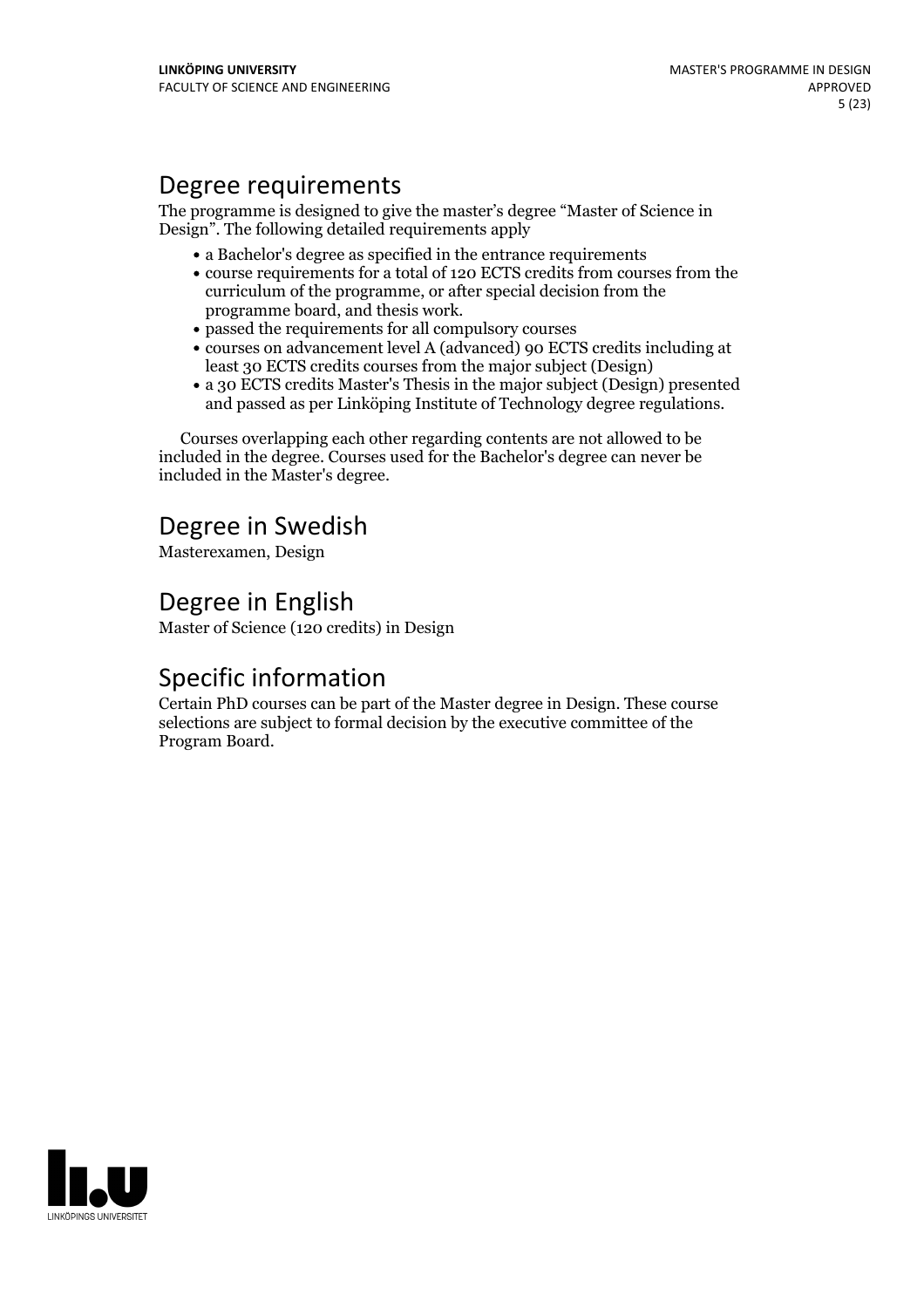## **Curriculum**

## **Semester 1 (Autumn 2018)**

| Course<br>code | Course name                                | <b>Credits</b> | Level | Timetable<br>module | <b>ECV</b> |
|----------------|--------------------------------------------|----------------|-------|---------------------|------------|
| Period 1       |                                            |                |       |                     |            |
| TDDE29         | Codesign, Tools and Approaches             | $6*$           | A1X   | 3                   | C          |
| TMKA08         | Studio 1                                   | $12*$          | A1X   | 2                   | C          |
| TDDE28         | Contemporary Perspective on Value Creation | 6              | A1X   | 1                   | C/E        |
| TMKA07         | Sustainable Strategies                     | 6              | A1X   | 1                   | C/E        |
| <b>TNM101</b>  | <b>Advanced Visualization Design</b>       | 6              | A1X   | 1                   | C/E        |
| Period 2       |                                            |                |       |                     |            |
| TDDE29         | Codesign, Tools and Approaches             | $6*$           | A1X   | 3                   | C          |
| TMKA08         | Studio 1                                   | $12*$          | A1X   | 2                   | C          |
| TNM102         | Design Research Methodology                | 6              | A1X   | 4                   | C          |

## **Semester 2 (Spring 2019)**

| Course<br>code | <b>Course name</b>                                        | <b>Credits</b> | Level | <b>Timetable</b><br>module | <b>ECV</b> |
|----------------|-----------------------------------------------------------|----------------|-------|----------------------------|------------|
| Period 1       |                                                           |                |       |                            |            |
| TDDE37         | Studio 2                                                  | $12*$          | A1X   | $\overline{2}$             | C          |
| TDDE38         | Thinking with Representations                             | $6*$           | A1X   | 3                          | C/E        |
| TDDE39         | Physical Interaction Design and Prototyping               | $6*$           | A1X   | 4                          | C/E        |
| <b>TNM104</b>  | <b>Augmented Information Spaces</b>                       | $6*$           | A1X   | 3                          | C/E        |
| TEIO13         | Leadership and Organizational Change                      | 6              | A1X   | 4                          | E          |
| TKMJ10         | <b>Industrial Ecology</b>                                 | 6              | A1X   | $\mathbf{1}$               | E          |
| TMKA04         | Wood - Innovation                                         | 6              | A1X   | 1                          | E          |
| Period 2       |                                                           |                |       |                            |            |
| TDDE37         | Studio 2                                                  | $12*$          | A1X   | $\overline{2}$             | C          |
| TRTE20         | Norm Creative perspectives on Design, Power<br>and Change | 6              | A1X   | $\mathbf{1}$               | C          |
| TDDE38         | Thinking with Representations                             | $6*$           | A1X   | 3                          | C/E        |
| TDDE39         | Physical Interaction Design and Prototyping               | $6*$           | A1X   | 4                          | C/E        |
| <b>TNM104</b>  | <b>Augmented Information Spaces</b>                       | $6*$           | A1X   | 3                          | C/E        |

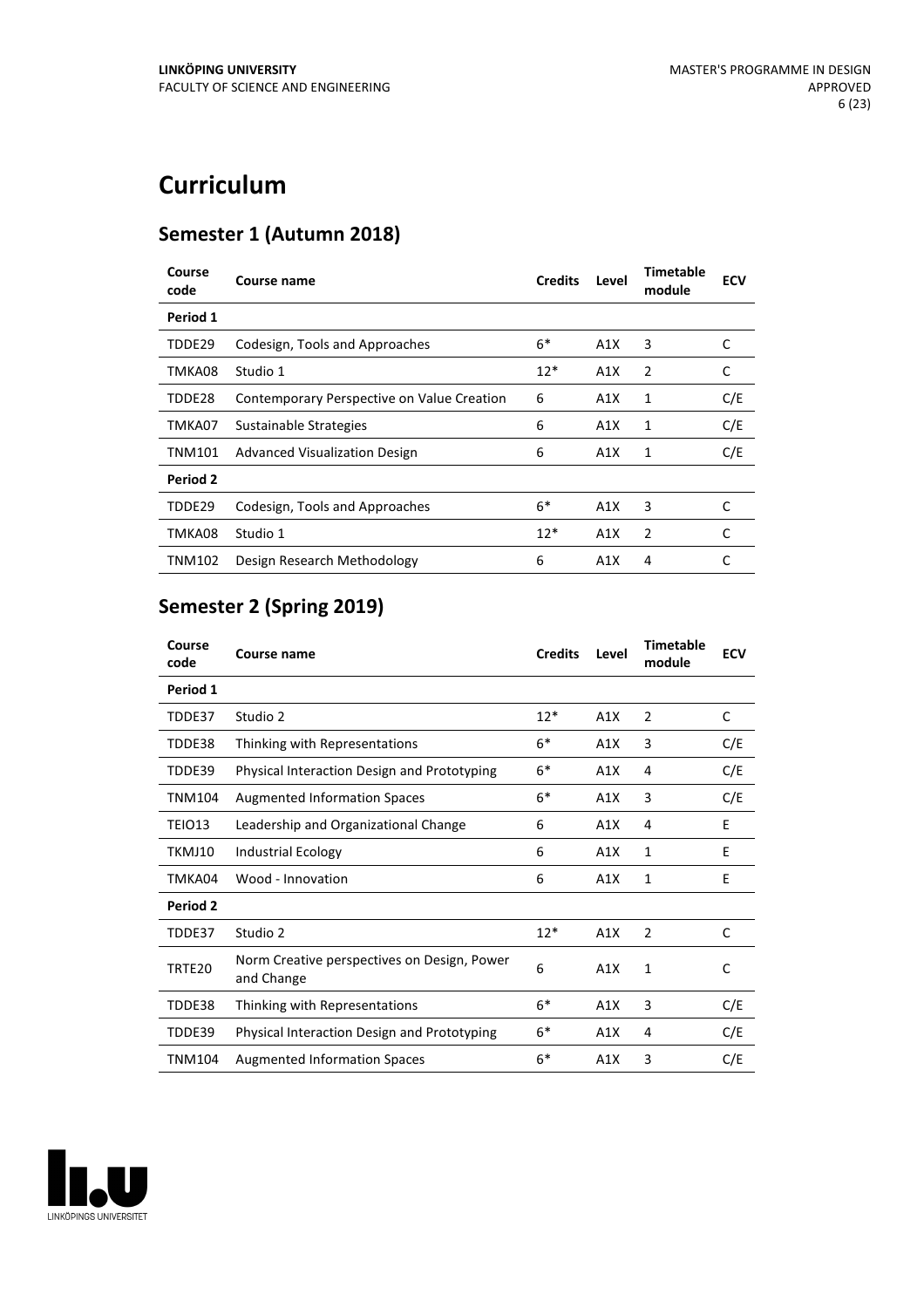## **Semester 3 (Autumn 2019)**

| Course<br>code | Course name                                 | <b>Credits</b> | Level | <b>Timetable</b><br>module | <b>ECV</b> |
|----------------|---------------------------------------------|----------------|-------|----------------------------|------------|
| Period 1       |                                             |                |       |                            |            |
| TNM105         | Studio 3                                    | $12*$          | A1X   | 3                          | C          |
| TDDE40         | <b>Transformation for Design</b>            | $6*$           | A1X   | 4                          | C/E        |
| TMKA09         | Disruptive Technologies                     | $6*$           | A1X   | 4                          | C/E        |
| <b>TNM106</b>  | <b>Immersive Information Spaces</b>         | $6*$           | A1X   | 4                          | C/E        |
| <b>TEIO90</b>  | <b>Innovation Management</b>                | 6              | A1X   | $\overline{2}$             | E          |
| TKMJ14         | Large Technical Systems and the Environment | 6              | A1X   | 4                          | E          |
| Period 2       |                                             |                |       |                            |            |
| TNM105         | Studio 3                                    | $12*$          | A1X   | 3                          | C          |
| TDDE40         | <b>Transformation for Design</b>            | $6*$           | A1X   | 4                          | C/E        |
| TMKA09         | Disruptive Technologies                     | $6*$           | A1X   | 4                          | C/E        |
| <b>TNM106</b>  | <b>Immersive Information Spaces</b>         | $6*$           | A1X   | 4                          | C/E        |
| TDDD61         | Design - Strategy and Management            | 6              | A1X   | 1                          | E          |
| TMKT81         | Wood - Realisation                          | 6              | G2X   | 1                          | E          |
| TMKU02         | Wood - Realisation                          | 6              | G2X   | $\mathbf{1}$               | E          |

## **Semester 4 (Spring 2020)**

| Course<br>code | Course name                      | <b>Credits</b> | Level | <b>Timetable</b><br>module | <b>ECV</b> |
|----------------|----------------------------------|----------------|-------|----------------------------|------------|
| Period 1       |                                  |                |       |                            |            |
| TQXX30         | Degree project - Master's Thesis | $30*$          | A1X   | $\overline{\phantom{a}}$   |            |
| Period 2       |                                  |                |       |                            |            |
| TQXX30         | Degree project - Master's Thesis | $30*$          | A1X   |                            |            |

ECV = Elective / Compulsory /Voluntary

\*The course is divided into several semesters and/or periods

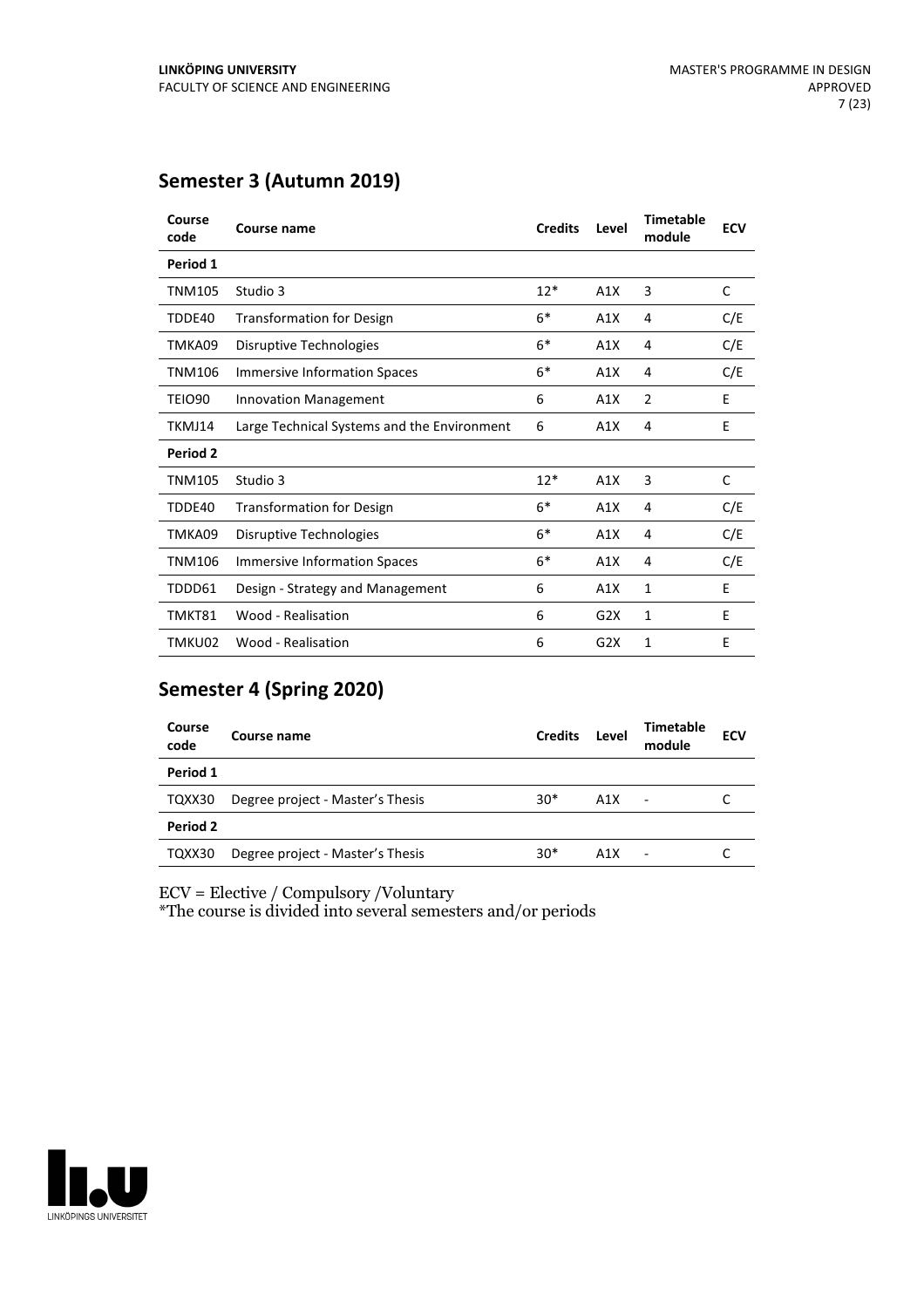## **Common rules**

## **Structure and organisation of study programmes**

The contents and design of the programmes are to be continuously revised such that new knowledge is integrated into courses and specialisations. Within one programme, several study specialisations or profiles may be available. The identities of the study specialisations or profiles and the regulations governing how these may be selected are given in the syllabus and curriculum for the particular field of study and programmes.

The structure and organisation of the programmes are to follow specified criteria that are summarised in the syllabus for each programme.

- 
- The syllabus defines the aims of the study programme.<br>• The curriculum, which constitutes one part of the syllabus for the field of study, gives details of the terms in which the various courses have been
- The course syllabus specifies, among other things, the aim and contents of the course, and the prior knowledge that a student must have in order to be able to benefit from the course.

## **Qualification requirements**

The qualification requirements specified in the Higher Education Ordinance 2007 apply to students admitted after 1 July 2007. A student who has completed components of a programme after 1 July 2007 has the right to be assessed with respect to the qualification requirements specified by the Higher Education Ordinance 2007. In addition, local regulations laid down by the faculty boards and university board apply, see

http://styrdokument.liu.se/Regelsamling/Innehall/Utbildning\_pa\_grund- \_och\_avancerad\_niva/Examina.

Higher Education Act Chapter 1, Section 8:

First-cycle courses and study programmes are to develop:

- the ability to make independent and critical assessments
- the ability to identify, formulate and solve problems autonomously, and
- $\bullet$  the preparedness to deal with changes in working life.

In addition to knowledge and skills in their field of study, students shall develop the ability to:

- gather and interpret information at a scholarly level
- stay abreast of the development of knowledge, and
- communicate their knowledge to others, including those who lack specialist knowledge in the field.

## **Qualifications within a study programme**

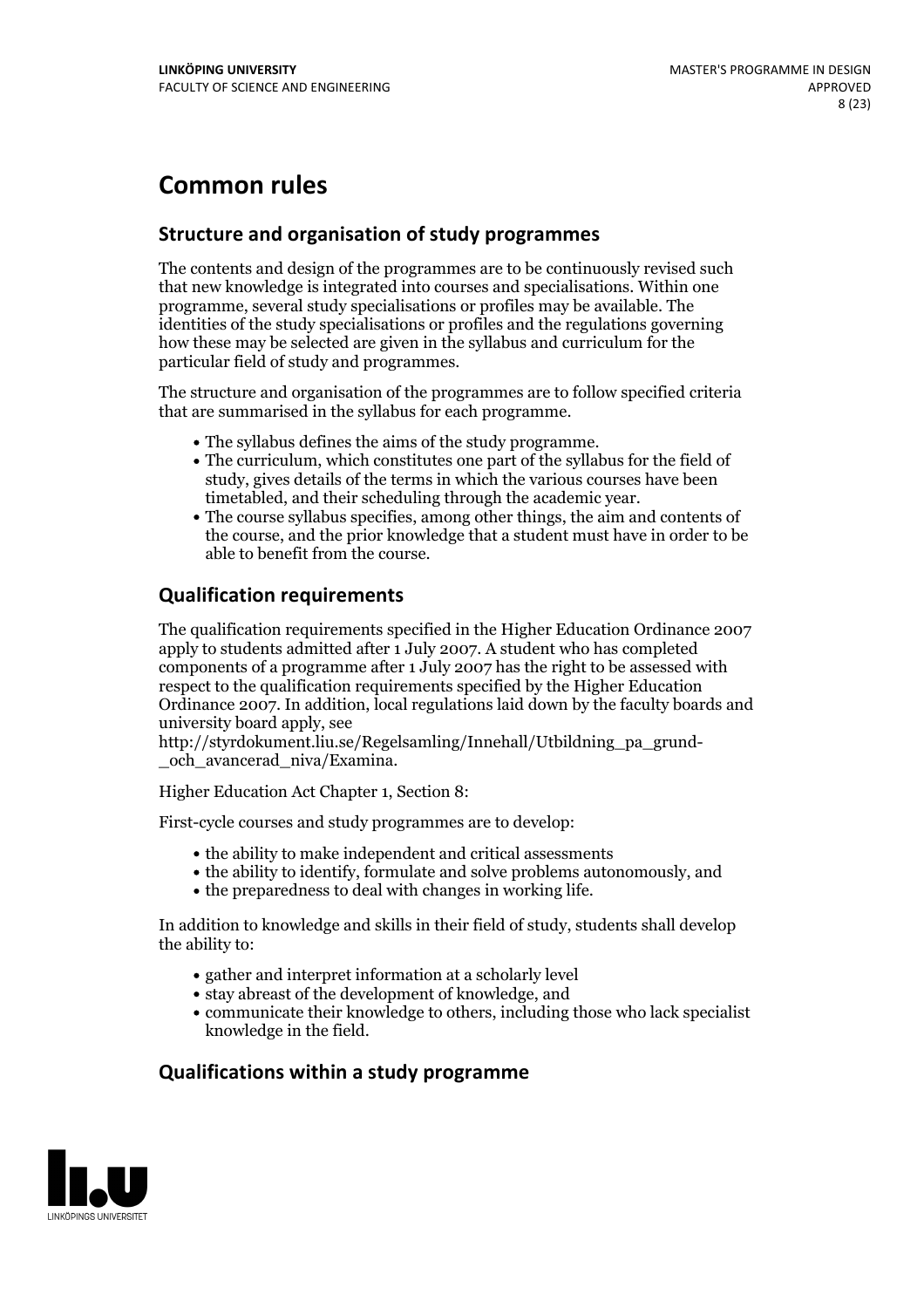Qualification requirements that are specific to a study programme are given in the syllabus for that programme.

## **Matriculation and postponement of matriculation**

A person who has been accepted for a study programme is to start their studies (matriculate) in the term that is specified in the decision about admission. The date and location of the compulsory matriculation procedure will be communicated to those admitted to the first term of the programme.

At any one admission occasion, it is possible to be admitted to only one place on a study programme. A student who has been granted a place on a study programme and who is offered and accepts a place on another study programme during a supplementary round of admission will lose the place offered for the first study programme.

Regulations concerning postponement of matriculation have been laid down in the admission regulations for Linköping University, http://styrdokument.liu.se/Regelsamling/VisaBeslut/622645.

A person who has been granted postponement must present to the admitting authority, before the term in which the studies are to be started and before the date of application, a renewed registration for the programme and a copy of the decision granting postponement.

## **Admission to a later part of a programme**

Admission to a part of a study programme is used here to refer to admission with the purpose of completing the programme and taking a degree. Admission to a later part of a programme may take place only if sufficient resources and space on the programme are available. Furthermore, the applicant must satisfy the entry requirements for the relevant term of the programme, as specified in http://styrdokument.liu.se/Regelsamling/Innehall/Utbildning\_pa\_grund- \_och\_avancerad\_niva/Tekniska\_fakulteten.

## **Interruption in studies**

Notification of an interruption in studies is to be made through the Student Portal. If such <sup>a</sup> notification is not made and if the student does not register for the first term during which the interruption is to take place, the interruption will be considered to be a withdrawal. An interruption in studies must cover a complete term, and notification of interruptions can be given for a maximum of two consecutive terms. Notification of resumption of studies is to take place at the term registration for the term that follows the interruption. If the student does not register at the term registration, this will be regarded as withdrawal from studies.

A student who is taking an interruption in studies may during this period retake examinations if he or she has re-registered for the most recent study term of the programme. A student who wishes to take another course during the interruption in studies must apply for this separately. The student is responsible that

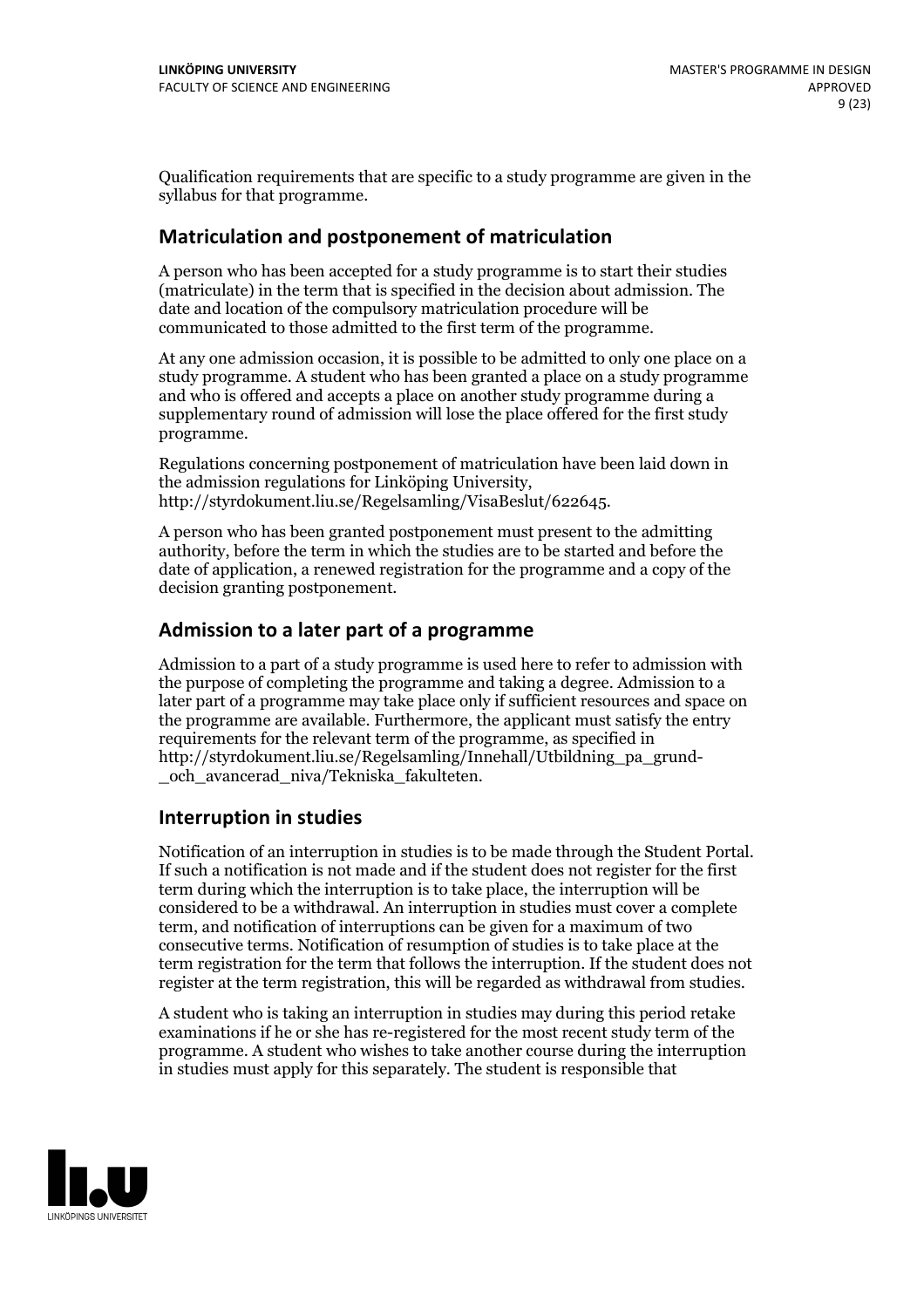registration for courses is carried outat the correct times in preparation for the resumption of studies.

## **Withdrawal from a study programme**

A student who wishes to withdraw from a study programme must notify the study guidance counsellor. A student who leaves the studies without giving notification of an interruption in study and who fails to register for the immediately subsequent term is considered to have withdrawn. A student who has withdrawn may return to the study programme if a vacancy is available that is not required for students returning after an interruption in study, and not required for students who are changing their location of study and/or study programme.

## **Courses within a study programme**

The curriculum for the various years of a study programme specify which courses are compulsory (o), elective (v) and voluntary (f). If a student wishes to study a different combination than the one specified in the curriculum, an application must be made to the board of studies.

### **Voluntarycourses**

The course specified as voluntary (labelled with "f") in the programme syllabus are assessed solely as voluntary courses, and credits from these may not contribute to the requirements for a degree.

## **Courses from another study programme**

Courses that are elective courses in another study programme may be included as elective courses in a degree, if the board of studies so decides. If such a decision is not taken, such courses are regarded as voluntary courses.

When selecting a course from another programme, the admission requirements specified in the course syllabus must be satisfied.

Admission is granted to the extent that resources allow, provided that places are available on the course.

#### **Students taking a master's programme in engineering**

Students taking a master's programme in engineering can take courses given in Term 7 and later terms of the programme from all engineering master's programmes. Admission to courses at advanced level requires the possession of at least 150 credits within the programme to which the student has been admitted.

### **Students taking a Bachelor of Science (Engineering)**

Student taking Bachelor of Science (Engineering) degrees may take courses specified in the programme syllabuses of all Bachelor of Science (Engineering) programmes.

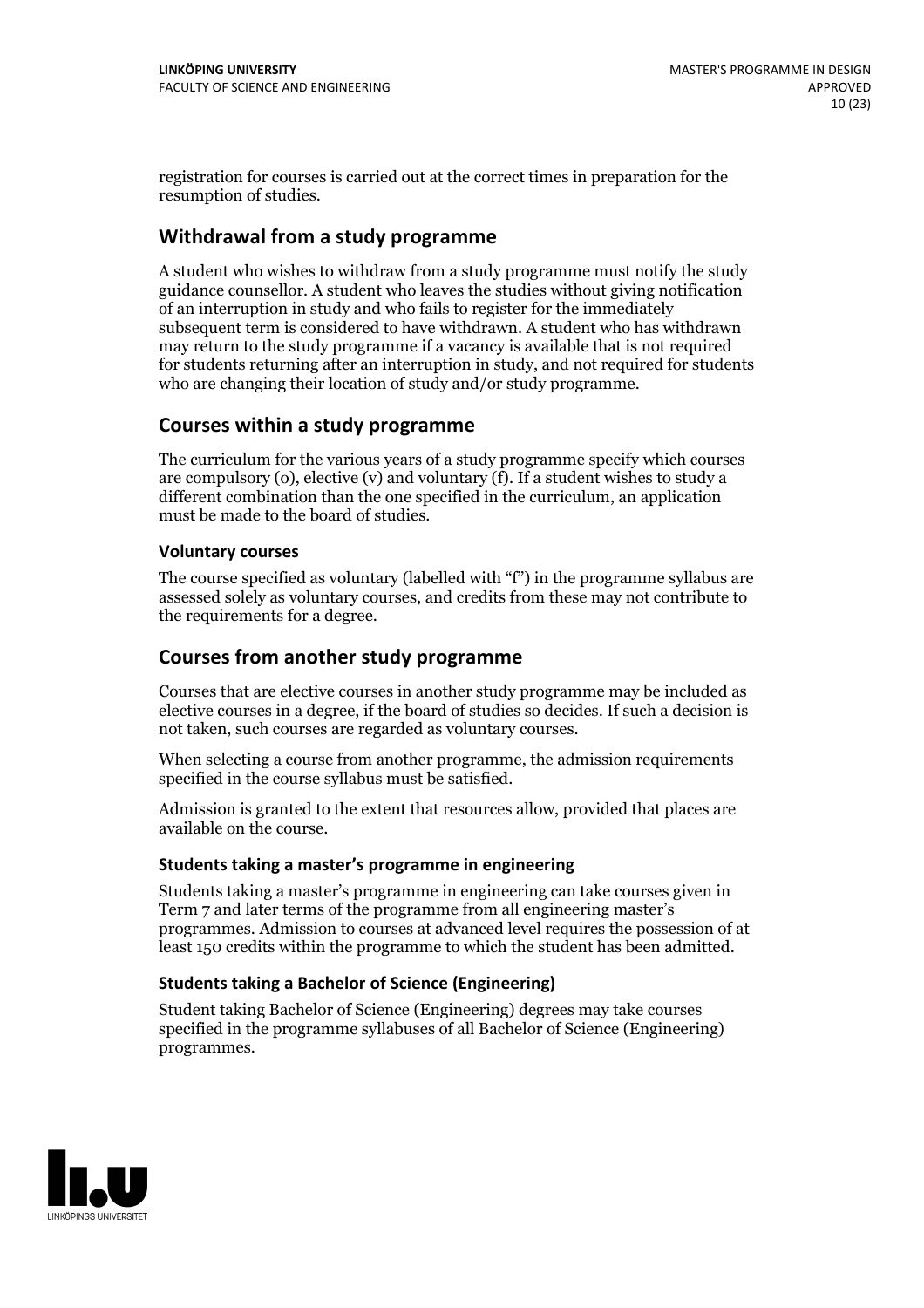### **Students taking a Bachelor of Science**

Student taking Bachelor of Science degrees may take courses specified in the programme syllabuses of all Bachelor of Science programmes.

## **Third-cycle courses**

The credits from third-cycle courses may be included as elective courses in a degree, if the board of studies so decides. If such a decision is not taken, such courses are regarded as voluntary courses.

#### **Students taking a master's programme in engineering**

It is possible for students taking master's programmes in engineering to take certain third-cycle courses. It is, however, required in this case that the student has achieved master's level (i.e. year 4 or 5 of the study programme). Information can be obtained from the relevant director of advanced studies.

#### **Students on Master's programmes**

It is possible for students taking master's programmes to take certain third-cycle courses. Information can be obtained from the relevant director of advanced studies.

### **Registration for programme courses**

Registration for courses that are given as part of a study programme must be made during the specified period, which has been preliminarily set to 1-10 April for the autumn term, and 1-10 October for the spring term. Information about course registration is published on a webpage, sent to students by email, and disseminated at scheduled information meetings.

## **Registration for programme courses as single-subject courses**

Admission to a programme course as a single-subject subject course may take place only if sufficient resources and space on the course are available. Furthermore, the applicant must satisfy the entry requirements for the relevant course.

In the event of a scarcity of resources, the board of LiTH can decide to limit the possibilities of taking courses that are part of a programme as freestanding courses.

## **Timetabling**

Courses are timetabled after a decision has been made concerning the assignment of the course to a timetable module. A central timetable is not drawn up for courses with fewer than five participants. Most project courses do not have a central timetable.

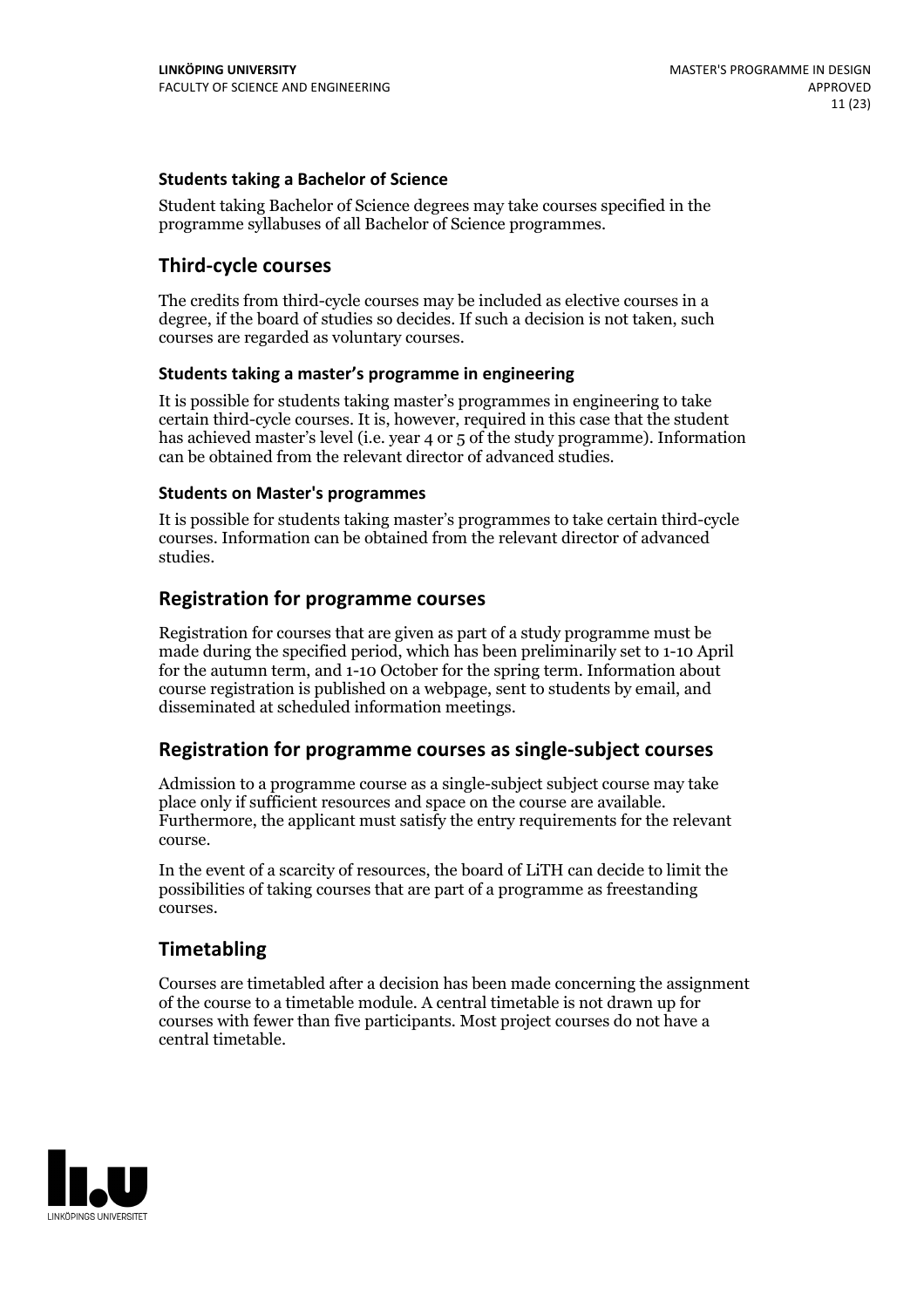## **Study planning**

Students who require support in planning their continued studies can contact the study guidance counsellor of the programme. Study planning involves the student and the study guidance counsellor together drawing up an individual plan for studies during the subsequent term. The individual plan may allow the student to deviate from the general curriculum.

Completed first-cycle courses are a precondition for successful studies at more advanced levels. For this reason, study planning is based on giving priority to courses from earlier years of study that have not been completed. If further capacity is available, new courses may be taken.

Study planning takes place on a regular basis if the student:

- does not satisfy the requirements for progression to later terms. In order for a student to be able to participate in courses from later years in such cases, a decision of exemption is required.<br>
• does not satisfy the requirements for starting a degree project.
- 

Other situations in which study planning may be required:

- A student has fallen behind during the early part of a study programme and has failed to complete several courses.<br>• A student has not satisfied the entry requirements for a degree project
- 
- before term 6 of an engineering degree.<br>• A student has applied for admission to a later part of a programme.<br>• Studies have been carried out abroad.<br>• A study programme is to be resumed after an interruption.
- 
- 

In these cases the study guidance counsellor supports the student in planning the continued studies, also in situations in which the student can register for the relevant courses without the need for a special decision for the continued studies.

## **Part of education abroad**

Students can exchange study at LiTH for study at an institute of higher education abroad, and/or work on a degree project abroad.

In the event that study (courses) at LiTH are exchanged for study abroad, the relevant board of studies (faculty programme director) is responsible for a decision about an individual study plan, which is to be drawn up in advance, and about the final course approval and its inclusion in the qualification requirements. For this reason, students who plan to participate in an exchange should contact the faculty programme director (or equivalent) at the Dean's Office ofthe Institute of Technology.

Regulations for entry requirements, ranking and nomination for study abroad through LiTH's exchange agreements and for the compulsory study abroad period within Ii (Industrial Engineering and Management – International) and Yi (Applied Physics and Electrical Engineering – International) can be found at:

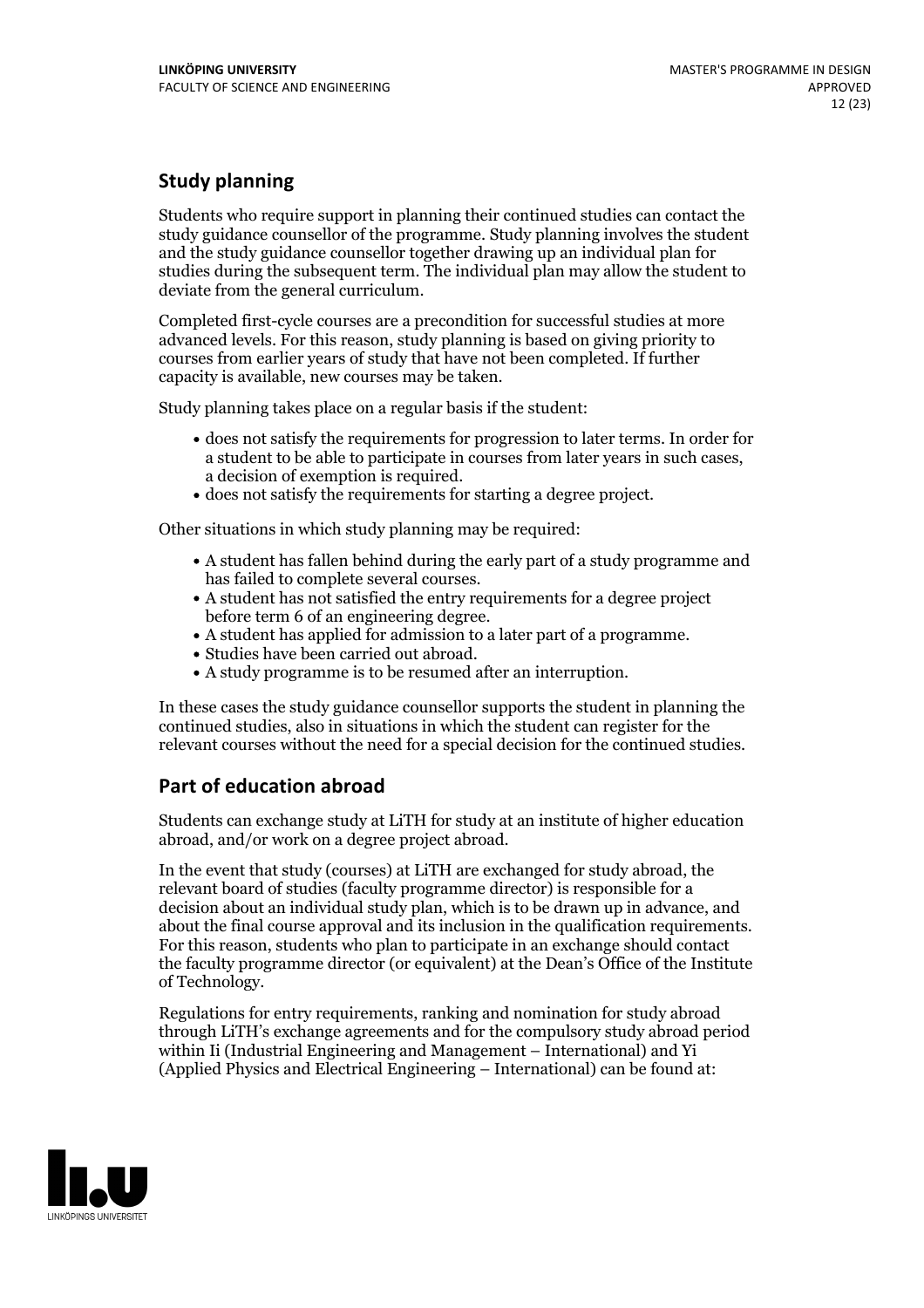http://styrdokument.liu.se/Regelsamling/Innehall/Utbildning\_pa\_grund- \_och\_avancerad\_niva/Tekniska\_fakulteten.

## **Course syllabus**

A syllabus has been established for each course. The syllabus specifies the aim and contents of the course, and the prior knowledge that a student must have in order to be able to benefit from the course.

## **Timetabling**

Courses are timetabled after a decision has been made for this course concerning its assignment to a timetable module. A central timetable is not drawn up for courses with fewer than five participants. Most project courses do not have a central timetable.

## **Interrupting a course**

The vice-chancellor's decision concerning regulations for registration, deregistration and reporting results (Dnr LiU-2015-01241) states that interruptions in study are to be recorded in Ladok. Thus, all students who do not participate in a course for which they have registered must record the interruption, such that the registration on the course can be removed. Deregistration from <sup>a</sup> course is carried outusing <sup>a</sup> web-based form: www.lith.liu.se/for-studenter/kurskomplettering?l=sv.

## **Cancelled courses**

Courses with few participants (fewer than 10) may be cancelled or organised in a manner that differs from that stated in the course syllabus. The board of studies is to deliberate and decide whether a course is to be cancelled orchanged from the course syllabus.

## **Regulations relatingto examinations and examiners**

Details are given in a decision in the university's rule book: http://styrdokument.liu.se/Regelsamling/VisaBeslut/622678.

## **Forms of examination**

### **Examination**

Written and oral examinations are held at least three times a year: once immediately after the end of the course, once in August, and once (usually) in one of the re-examination periods. Examinations held at other times are to follow a decision of the board of studies.

Principles for examination scheduling for courses that follow the study periods:

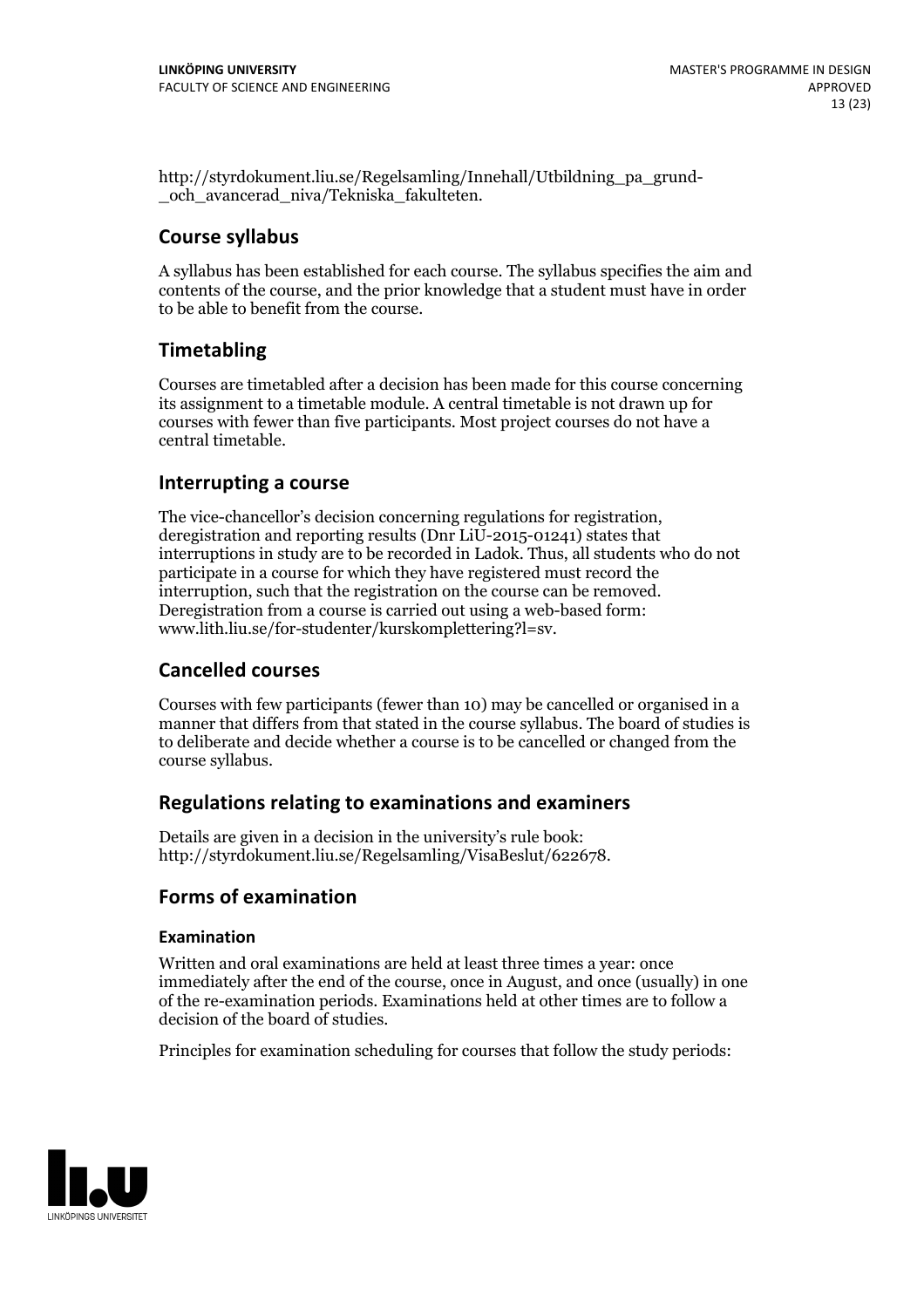- courses given in VT1 are examined for the first time in March, with re-examination in June and August
- courses given in VT2 are examined for the first time in May, with re-examination in August and October
- courses given in HT1 are examined for the first time in October, with re-examination in January and August
- courses given in HT2 are examined for the first time in January, with re-examination at Easter and in August.

The examination schedule is based on the structure of timetable modules, but there may be deviations from this, mainly in the case of courses that are studied and examined for several programmes and in lower grades (i.e. 1 and 2).

- Examinations for courses that the board of studies has decided are to be held in alternate years are held only three times during the year in which the course is given.<br>• Examinations for courses that are cancelled or rescheduled such that they
- are not given in one or several years are held three times during the year that immediately follows the course, with examination scheduling that corresponds to the scheduling that was in force before the course was cancelled or rescheduled.<br>• If teaching is no longer given for a course, three examination occurrences
- are held during the immediately subsequent year, while examinations are at the same time held for any replacement course that is given, or alternatively in association with other re-examination opportunities. Furthermore, an examination is held on one further occasion during the next subsequent
- year, unless the board of studies determines otherwise.<br>If a course is given during several periods of the year (for programmes, or on different occasions for different programmes) the board orboards of studies determine together the scheduling and frequency of re-examination occasions.

#### **Registration for examination**

In order to take an examination, a student must register in advance at the Student Portal during the registration period, which opens 30 days before the date of the examination and closes 10 days before it. Candidates are informed of the location of the examination by email, four days in advance. Students who have not registered for an examination run the risk of being refused admittance to the examination, if space is not available.

Symbols used in the examination registration system:

- \*\* denotes that the examination is being given for the penultimate time.
- \* denotes that the examination is being given for the last time.

#### **Code of conduct for students during examinations**

Details are given in a decision in the university's rule book: http://styrdokument.liu.se/Regelsamling/VisaBeslut/622682.

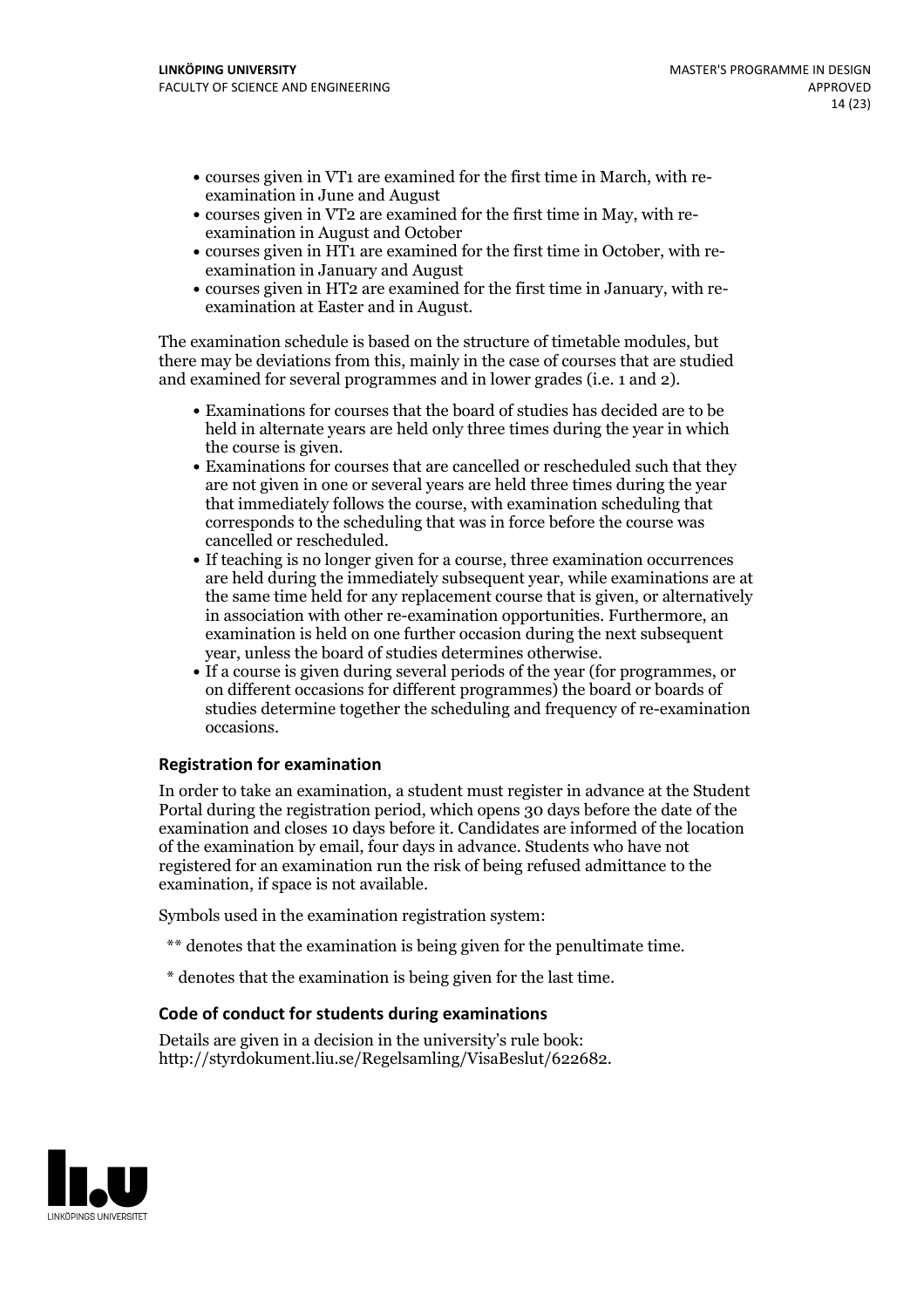### **Retakes for higher grade**

Students at the Institute of Technology at LiU have the right to retake written examinations and computer-based examinations in an attempt to achieve a higher grade. This is valid for all examination components with code "TEN" and "DAT". The same right may not be exercised for other examination components, unless otherwise specified in the course syllabus.

#### **Retakes of other forms of examination**

Regulations concerning retakes of other forms of examination than written examinations and computer-based examinations are given in the LiU regulations

http://styrdokument.liu.se/Regelsamling/VisaBeslut/622678.

#### **Plagiarism**

For examinations that involve the writing of reports, in cases in which it can be assumed that the student has had access to other sources (such as during project work, writing essays, etc.), the material submitted must be prepared in accordance with principles for acceptable practice when referring to sources (references or quotations for which the source is specified) when the text, images, ideas, data, etc. of other people are used. It is also to be made clear whether the author has reused his or her own text, images, ideas, data, etc. from previous examinations.

A failure to specify such sources may be regarded as attempted deception during examination.

#### **Attempts to cheat**

In the event of <sup>a</sup> suspected attempt by <sup>a</sup> student to cheat during an examination, or when study performance is to be assessed as specified in Chapter <sup>10</sup> of the Higher Education Ordinance, the examiner is to report this to the disciplinary board of the university. Possible consequences for the student are suspension from study and a formal warning. More information is available at https://www.student.liu.se/studenttjanster/lagar-regler-rattigheter?l=sv.

#### **Grades**

The grades that are preferably to be used are Fail (U), Pass (3), Pass not without distinction  $(4)$  and Pass with distinction  $(5)$ . Courses under the auspices of the faculty board of the Faculty of Science and Engineering (Institute of Technology) are to be given special attention in this regard.

- 1. Grades U, 3, 4, 5 are to be awarded for courses that have written
- examinations. 2. Grades Fail (U) and Pass (G) may be awarded for courses with <sup>a</sup> large degree of practical components such as laboratory work, project work and group work.

#### **Examination components**

1. Grades U, 3, 4, 5 are to be awarded for written examinations (TEN).

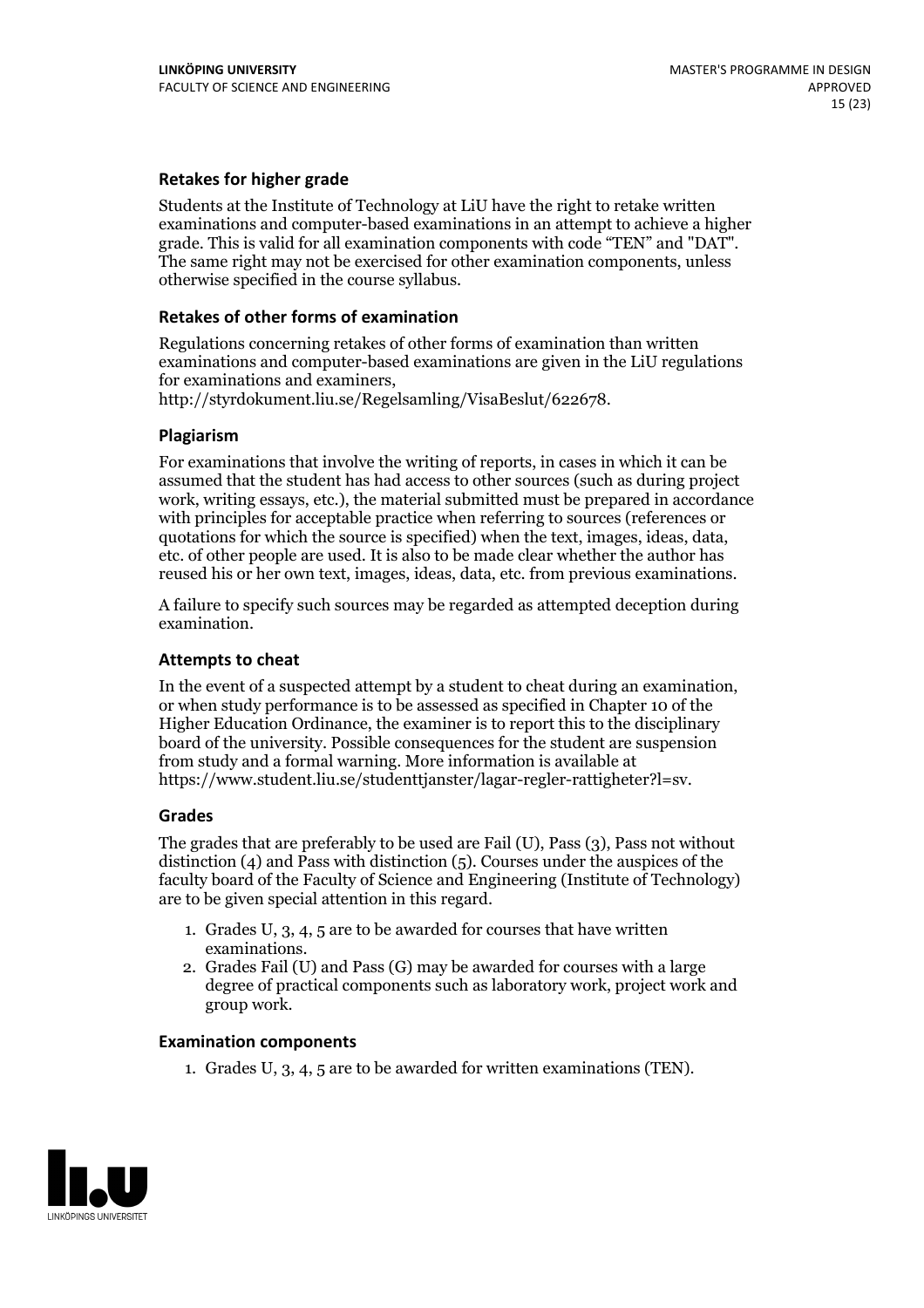- 2. Grades Fail (U) and Pass (G) are to be used for undergraduate projects and other independent work. 3. Examination components for which the grades Fail (U) and Pass (G) may be
- awarded are laboratory work (LAB), project work (PRA), preparatory written examination (KTR), oral examination (MUN), computer-based examination (DAT), home assignment (HEM), and assignment (UPG). 4. Students receive grades either Fail (U) or Pass (G) for other examination
- components in which the examination criteria are satisfied principally through active attendance such as other examination (ANN), tutorial group (BAS) or examination item (MOM).

The examination results for a student are reported at the relevant department.

## **Regulations (applyto LiU in its entirety)**

The university is a government agency whose operations are regulated by legislation and ordinances, which include the Higher Education Act and the Higher Education Ordinance. In addition to legislation and ordinances, operations are subject to several policy documents. The Linköping University rule book collects currently valid decisions of a regulatory nature taken by the university board, the vice-chancellor and faculty/department boards.

LiU's rule book for education at first-cycle and second-cycle levels is available at http://styrdokument.liu.se/Regelsamling/Innehall/Utbildning\_pa\_grund- \_och\_avancerad\_niva.

## **Degree project for Master's Degree in Engineering 300 credits, Master** of Science (Two years), Master of Philosophy (Two years), **Master ofScience (One year), and master's degrees without prefix**

General provisions for the degree project are given here. A specific board of studies may have supplementary regulations that are specific for a study programme. These are specified, where relevant, in the syllabus for the field of education and/or the degree project. Information and links to course syllabuses, registration, reflection documents, etc. can be found at www.lith.liu.se/examensarbete/examensarbete?l=sv.

#### **General provisions**

To be awarded a Master's Degree in Engineering 300 credits, Master of Science (Two years), Master of Philosophy (Two years), Master of Science (One year), or master's degree without prefix a student must carry out an approved degree project. The components of the degree project are described in the relevant course syllabus.

#### **Aim**

The aim of the degree project is described in the relevant course syllabus,

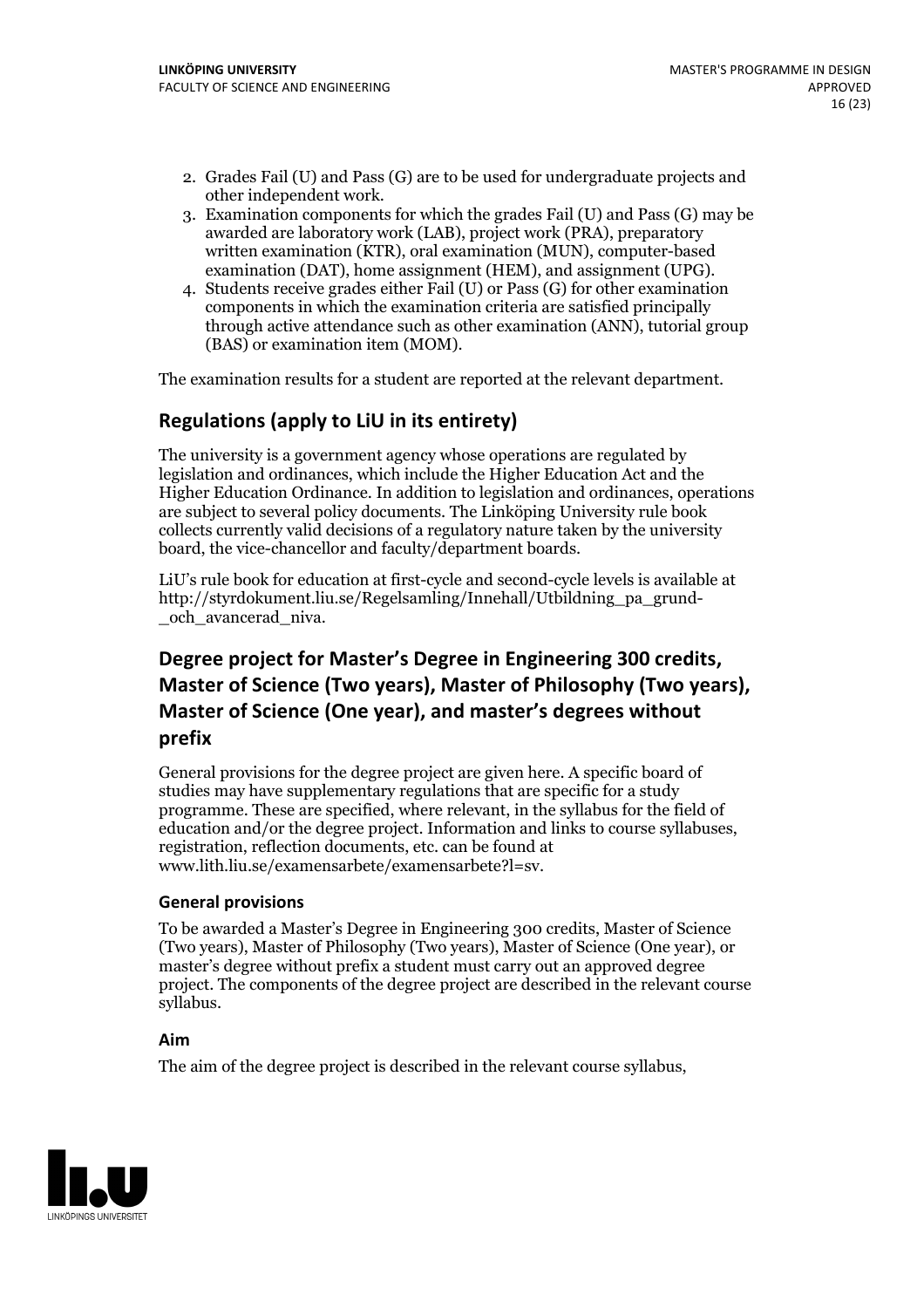www.lith.liu.se/examensarbete/examensarbete?l=sv. Links to respective course syllabus can be found under the heading "Utbildningarna" (Civilingenjörsutbildning (i.e. Master of Science in Engineering) or Masterutbildning (i.e. Master of Science)).

### **Extent**

Requirements for the extent of the degree project for each type of degree are given in the syllabus of the study programme.

#### **Locations for a degree project**

The work is carried out in the form of:

- an internal degree project located at one of the participating departments at LiU
- an external degree project located at a company, government agency, or other organisation in Sweden or abroad, that an examiner has assessed is able to manage a degree project that satisfies the requirements, or
- a degree project within an exchange agreement in association with study abroad, whereby all study results are to be credited to the student by the relevant board of studies.

The main subject areas that are permitted within each study programme are described in the programme syllabus. Any individual subjects that may be relevant to the main subject area are to be determined by the relevant board of studies.

The examiner for a degree project within a certain subject area are determined by the board of studies that is responsible for general degrees within the main subject area. An up-to-date list is given

at http://www.lith.liu.se/examensarbete/examensarbete?l=sv.

#### **Degree projects within agreements relatingto study abroad**

During study abroad that takes place within the framework of an agreement, the provisions of the host institute relating to degree projects are applied. The student is to consult the board of studies and together ensure that the proposed degree project is carried out in a main subject area that is permitted within the study programme. Approved main subject areas for degree projects are specified in the syllabus for the relevant programme.

A certificate confirming that the degree project has been approved and a copy of the degree project thesis (in PDF format) are to be submitted to the relevant board of studies.

#### **Selection of degree project**

A degree project is to be selected in consultation with an examiner, who is also responsible that the specialisation, extent and level of the project satisfy the requirements specified in the course syllabus.

In cases in which issues relating to work-related copyright, patenting or remuneration may arise, provisions governing these should be established in

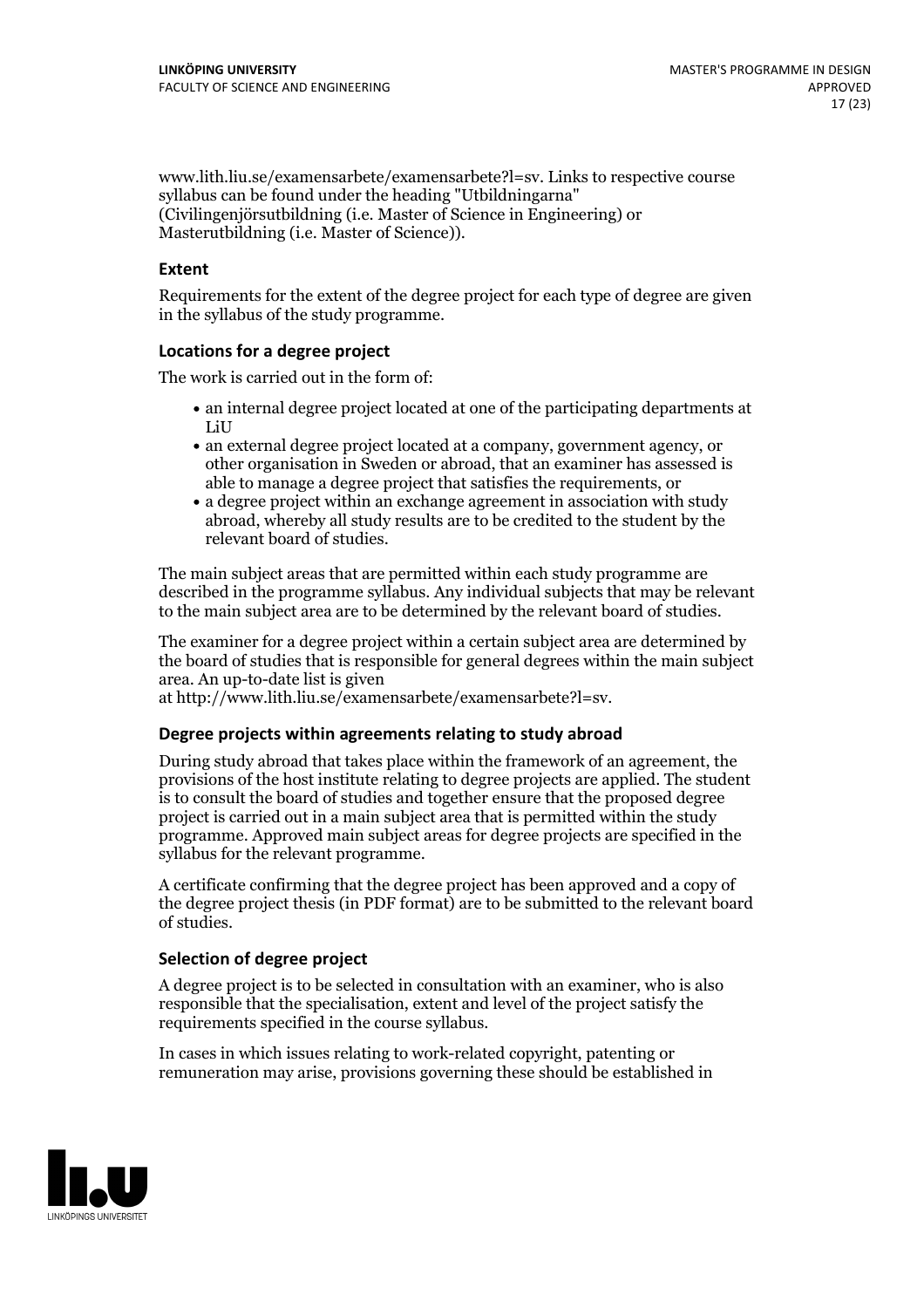advance. A student working on a degree project may sign a confidentiality agreement in order to obtain access to confidential information necessary for the degree project. The supervisor and examiner, however, determine whether they are prepared to sign a confidentiality agreement, and thus the confidential information must not normally be of such nature that it is necessary to supervise or grade the work. The complete degree project thesis is to be published during the grading procedure, unless special circumstances prevent this. If any part of the thesis should not be published, this must be approved in advance by the examiner and the relevant head of department. Note that final decisions relating to confidentiality are taken by an administrative court.

### **Commencement of a degree project**

Requirements that must be satisfied before a degree project can be started are given in the currently valid course syllabus, which can be obtained at www.lith.liu.se/examensarbete/examensarbete?l=sv.

Notification of <sup>a</sup> degree project is to be carried outwhen the degree project starts, at www.lith.liu.se/for-studenter/anmalan-till-exjobb?l=sv. Registration of the degree project is to take place before work commences, after the student has registered for the term.

Before the start of the degree project, the examiner is to ensure that the student satisfies the conditions for commencement of the degree project within the relevant main subject area. Support in this can be obtained from the study guidance counsellor, who checks the general requirements for starting the degree project.

The student is also to notify the relevant department of the start of the degree project.

#### **Degree projects in collaboration with another student**

In cases in which two students carry out a degree project together, the contribution of each student is to be specified. The extent of the work is to correspond to the extent of two individual projects. The examiner is to ensure that each student has contributed in a satisfactory manner to the work, and that each student satisfies the requirements for achieving a Pass grade for the degree project.

Degree projects carried out in collaboration between more than two students are not permitted.

#### **Examiners**

The examiner is to be employed at LiU as professor, associate professor, senior lecturer, research fellow, lecturer, research assistant, or postdoc (including guest and adjunct teachers), or is to have been appointed docent at LiU. He or she must have the expertise required to examine the degree project within the relevant main subject area, and must be appointed by the board of studies. The examiner is to:

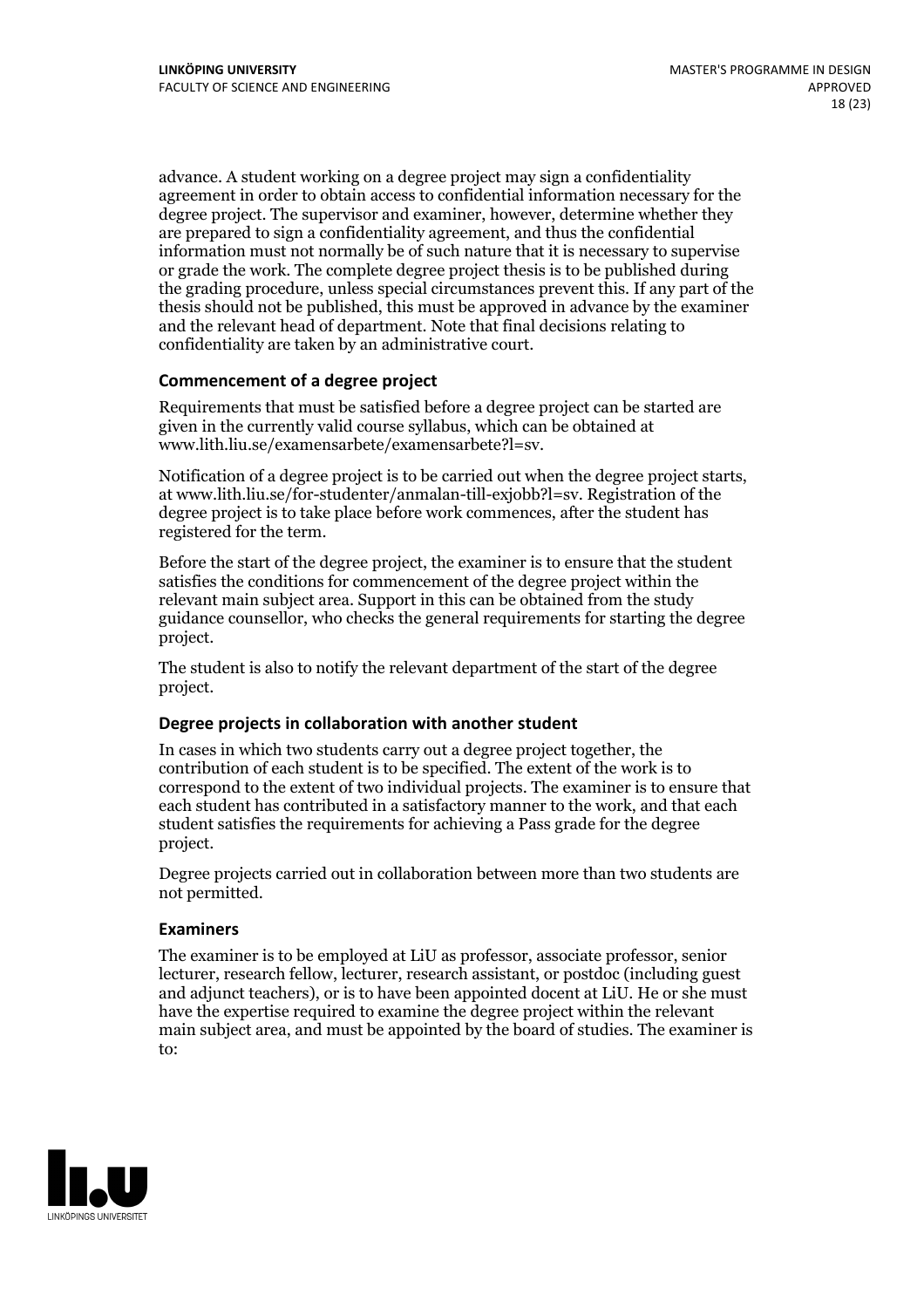- ensure before the start of the degree project that the student satisfies the conditions for commencement of the degree project within the relevant main subject area. The study guidance counsellor is to check whether the commencement criteria are satisfied and inform the examiner of this
- check whether special admission requirements (where relevant) are satisfied, for example that the student can demonstrate a certain degree of in-depth knowledge within the field relevant for the degree project
- determine the specialisation and principal work of the degree project, based on an assessment of whether the degree project will result in the learning outcomes of the course syllabus being satisfied
- pass/fail the planning report
- pass/fail the mid-way assessment
- be responsible that the supervisor or supervisors carry out their duties
- before the presentation, check that the student has registered for the degree project
- approve the work for presentation
- before the presentation, check that the proposed opponent satisfies the conditions for commencement of the degree project and has attended three thesis presentations
- pass/fail the presentation and the opposition to it
- approve a concluding reflection document
- ensure that a degree project that has been passed satisfies the learning outcomes of the course syllabus and other requirements, and award a grade to the degree project (either  $G = Pass$ , or  $U = Fail$ ).

### **Supervisors**

A student working on a degree project is to have access to an internal supervisor at the department at which the degree project has been registered. The internal supervisor is to have a degree that corresponds at least to the level of the degree project to be supervised. The internal supervisor may, in exceptional circumstances, be the same individual as the examiner. A decision of whether to allow this in a particular case is to be made by the relevant board of studies before the degree project is started.

The supervisor is to ensure that the student obtains help with:

- expert support in general questions related to methods, specialist knowledge of the subject, and writing the thesis
- problem formulation, and setting the limits of the work
- scheduling and planning work, and selection of appropriate methods.

If the degree project is being carried out outside of LiTH, an external supervisor from the commissioner is to be appointed.

#### **Planning report**

During the first weeks of the degree project, the student is to draw up a planning report that contains:

 $\bullet$  a preliminary title of the degree project

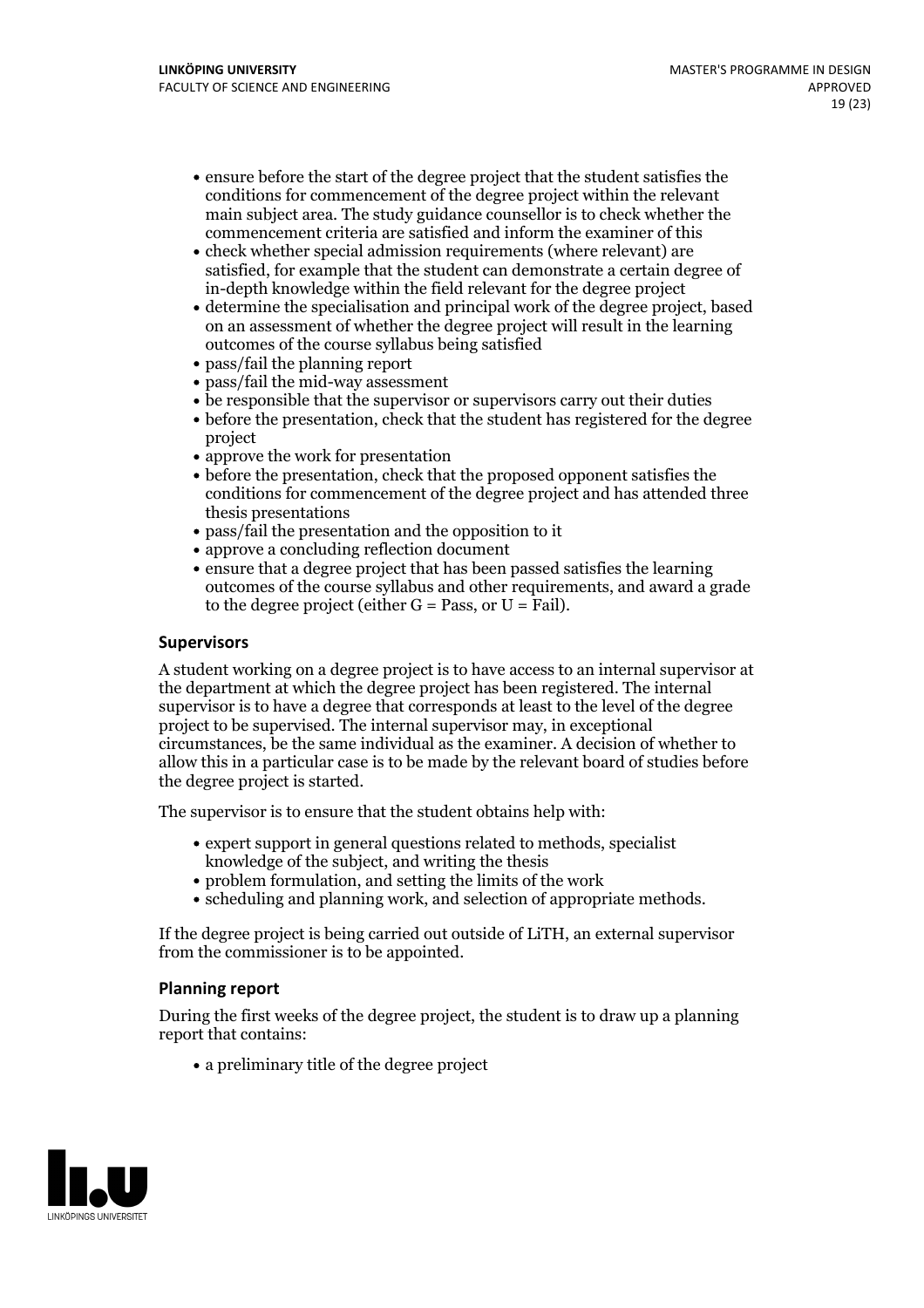- a preliminary statement of the research question, against the background of a literature search
- a preliminary description of the approach to be taken
- planned literature foundation
- a schedule for the execution of the degree project, including suggested dates for the mid-way assessment and presentation.

Formulation of the research question is to be bounded, realistic and viewed from a perspective of societal or commercial benefit. The term "societal" is to be understood here to include universities and university colleges.

#### **Mid-way assessment**

Approximately half-way through the degree project, the student is to describe to the examiner at a mid-way assessment how the work is progressing relative to the planning report. The supervisor should also participate. The form of the mid-way assessment may be anything from an oral presentation to a public seminar. The conclusion of the mid-way assessment may be one of three possibilities:

- 1. The work has been carried out essentially as planned, and can continue as planned. The mid-way assessment has been passed. 2. The work has been carried outwith certain deviations from the planning
- report. It is, however, believed that it will be possible to complete the work
- approach and/or schedule. The mid-way assessment has been passed.<br>3. The work has deviated from the planning report in a significant manner, and there is a risk that a Pass grade cannot be given. The mid-way assessment has been failed. A new planning report must be drawn up and a new mid-way assessment carried out.

### **Reporting**

Both oral and written reports of the degree project are to be made, in Swedish or English. For the international Master's programmes, both the oral and written examination should be made in English. The board of studies can allow the reporting to be carried out in another language than Swedish or English.

The oral presentation is to take place in public, unless there are special grounds that this should not be done. The written report is to be in the form of a professionally produced degree project thesis. The presentation and thesis are to follow the instructions given below.

#### **Presentation**

The oral presentation is to take place when the examiner considers that the work has been completed and is ready to be presented. The presentation is to take place at LiTH at a time when other students can attend. This means that the presentation can take place on a date that the student has agreed with the examiner, normally between the re-examination period in August and midsummer, and after the student has attended three thesis presentations.

The oral presentation is to describe the background to the problem that has been

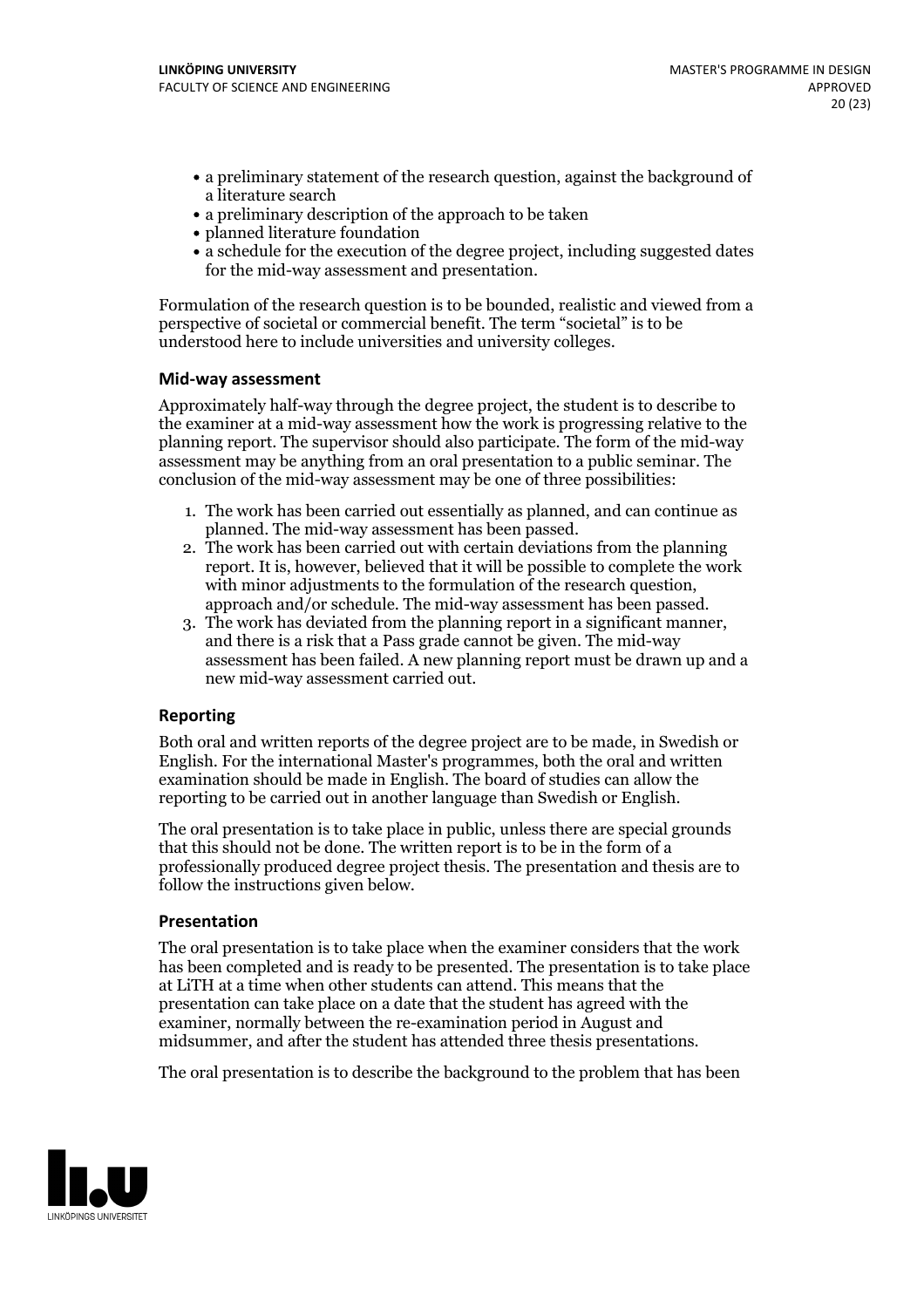studied, describe the methods used, and present the results and conclusions. The presentation is to be at a level suitable for everyone present, not just for specialists. After the oral presentation, the student is to counter any criticism that the opponent may raise, and allow other participants to pose questions. The presentation and the opposition are to be approved by the examiner. When any required adjustments of the thesis have been made, the reflection document has been approved, and the student has functioned as an opponent for another degree project, the degree project is reported as a passed course and the credits can be used to satisfy the requirements for a qualification.

#### **Degree project thesis**

The written degree project report is to be professionally written and comprehensive, and it is to demonstrate a scientific approach. The report must be prepared in accordance with principles for acceptable practice when referring to sources (references or quotations for which the source is specified) when the text, images, ideas, data, etc., of other people are used. It is also to be made clear whether the author has reused his or her own text, images, ideas, data, etc. from previous examinations, such asundergraduate work, project reports, etc. (This is sometimes known as"self-plagiarism".) A failure to specify such sources may be regarded as attempted deception during examination.

The contents are to be easy to understand, and the way in which material is presented is important. It must describe the background to the project and the formulation of the research question. The choice of approach is to be clearly explained, and the thesis should make clear the coupling between the results and the conclusions. Commonly accepted scientific methods are to be used for processing the results. The discussion is to be comprehensive, and demonstrate that the student masters analytical thought processes. The thesis is to demonstrate good mastery of the literature in the field, and include an abstract. Theses that are principally written in Swedish should contain a summary in English. A publication-ready manuscript and a reflection document covering the work undertaken are to be submitted to the examiner within 10 days after the oral presentation. The examiner may grant an exemption from this requirement. If final versions of the required documents are not submitted as stipulated, the examiner may determine that the presentation is to be rescheduled.

The Faculty of Science and Engineering (Institute of Technology) at Linköping University recommends that degree project theses be published.

#### **Opposition**

An oral opposition is to be carried out either before or after the student presents his or her thesis. The opponent must satisfy the same requirements for the number and level of credits gained as those of the student's degree project. The opponent must also have attended three thesis presentations as a member of the audience. Acting as an opponent during the thesis presentation of another student is subject to points-based assessment as described in the course syllabus.

The opponent is to:

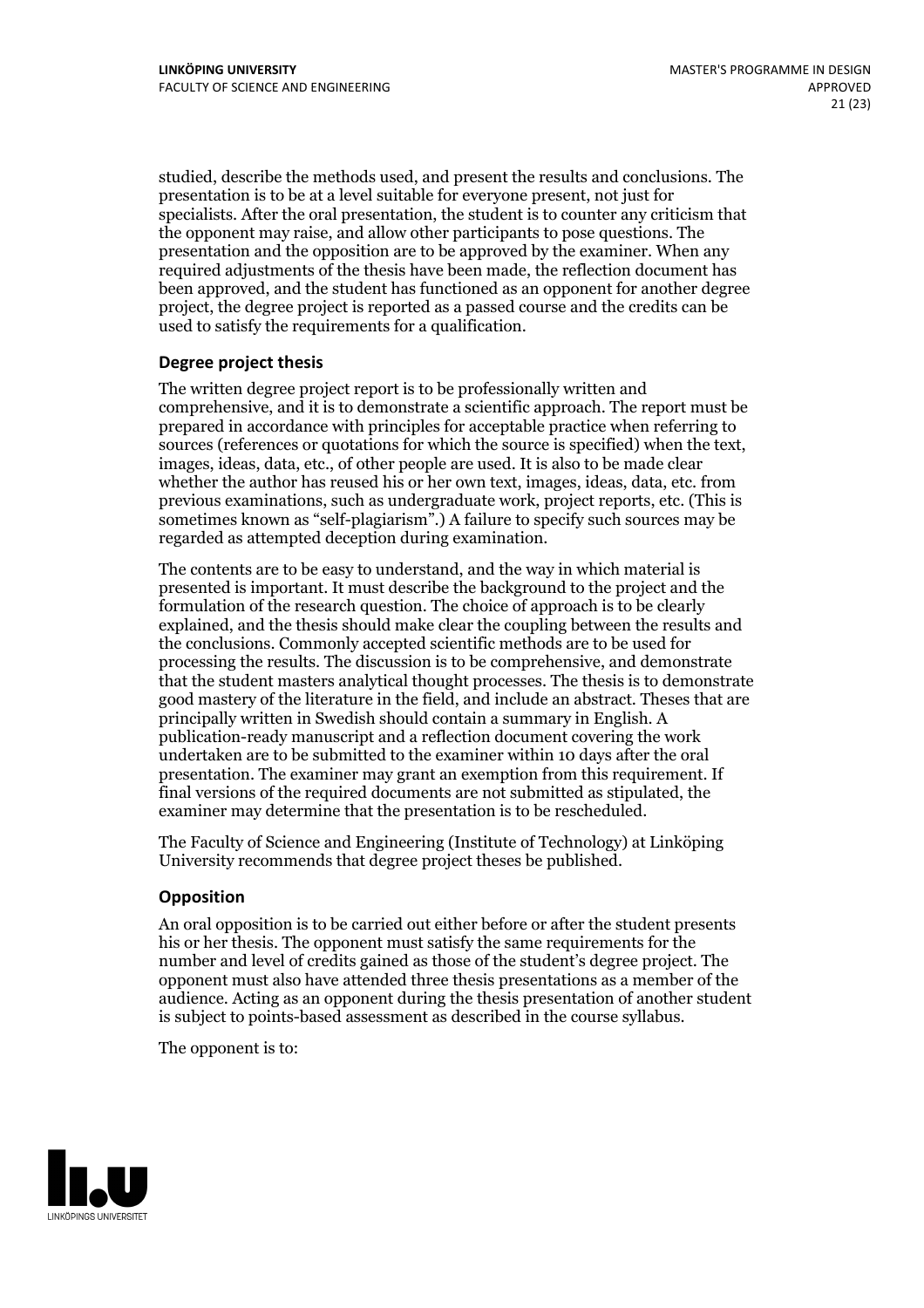- discuss and comment on the selection of methods, results and (where relevant) data processing, conclusions, possible alternative solutions and conclusions, and the management of literature
- comment on the general arrangement of the degree project thesis and related, formal aspects of style, and comment on the oral presentation technique
- illuminate the strengths and weaknesses of the thesis.

The duration of the opposition should be approximately the same as that of the presentation, and it is to include a discussion in which the student presenting the thesis replies to and comments on the criticism raised by the opponent.

Unless otherwise agreed, at least one week before the presentation the opponent is to present in writing to the examiner the important issues that will be discussed, and the structure ofthe opposition that will be taken. The opponent and the examiner discuss the structure that the opponent has drawn up.

In a normal case, the number of opponents will be the same as the number of respondents. In exceptional cases, the examiner may decide that this is not to be the case.

### **Attendance at presentations**

A student is to attend presentations of degree project theses as described in the course syllabus. The presentations attended must be at the same level or a higher level than the degree project of the student.

It is advantageous that one of the presentations attended is a licenciate degree seminar or a doctoral disputation. The student is responsible for ensuring that a certification of attendance at the presentation is obtained and passed to the departmental administrator for registration in Ladok. Attendance at such presentations is a component of the degree work that is subject to points-based assessment.

The occasions on which a student attends presentations are to be completed before the student presents the degree project thesis. The course syllabus for the degree project describes the scheduling of the attendance at presentations.

#### **Reflection document**

A document reflecting on the work that has been carried outis to be submitted to the examiner within 10 working days of the oral presentation. Instructions for preparing a reflection document can be reached through www.lith.liu.se/examensarbete/examensarbete?l=sv.

#### **Grades**

The degree project is graded as either Pass or Fail. In order for a student to obtain a pass grade for the degree project, all components must be completed and be awarded a pass grade.

#### **Right to obtain supervision**